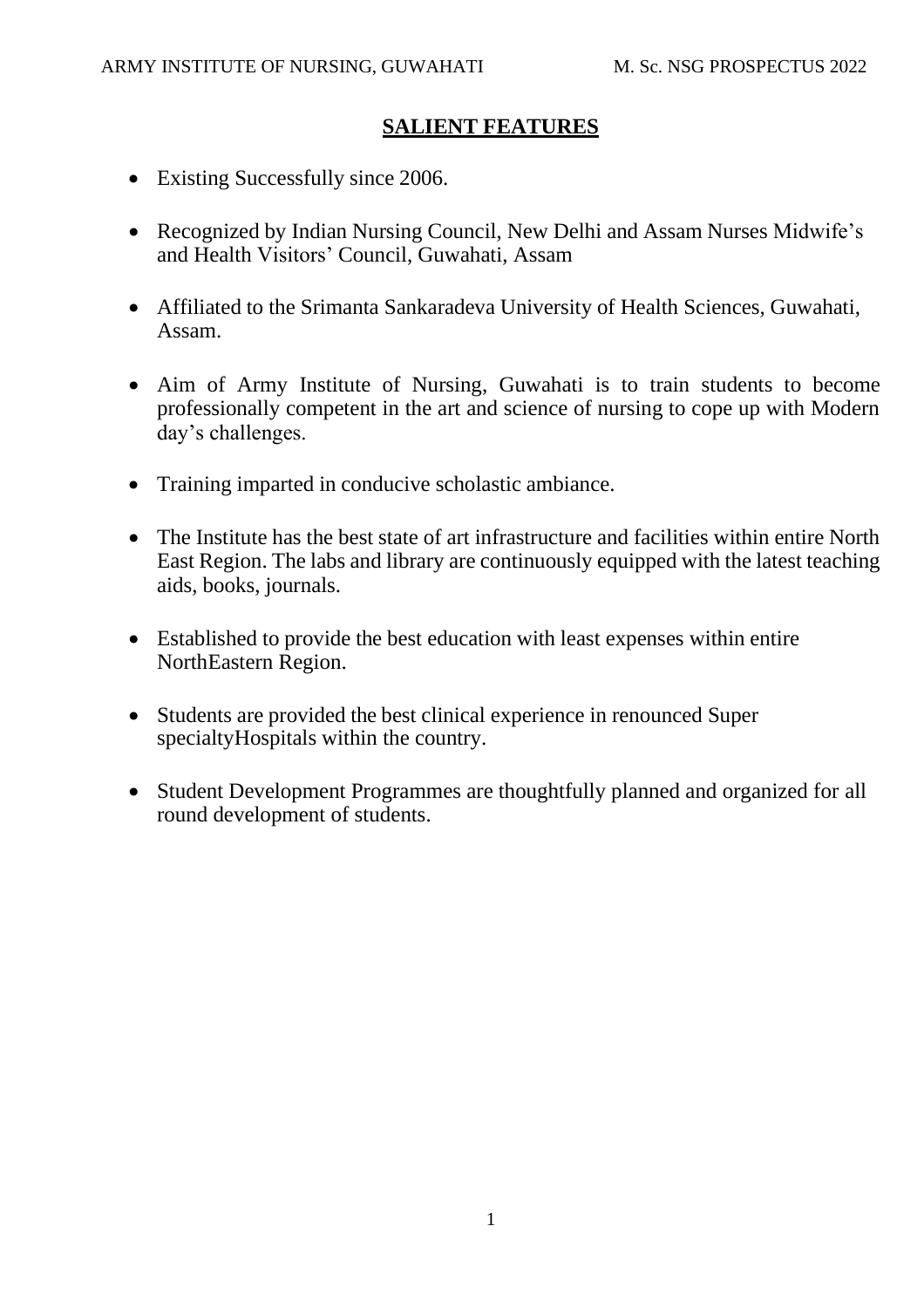

# **IMPORTANT DATES FOR ADMISSION FOR ACADEMIC YEAR 2022**

| 1. Last date for receipt of application form without late fee |                      | 15 Jun 2022                             |
|---------------------------------------------------------------|----------------------|-----------------------------------------|
| 2. Last date for receipt of application form with late fee    | $\ddot{\phantom{a}}$ | 25 Jun 2022                             |
| 3. Date of Written Admission Test                             | $\mathbb{R}^n$       | 17 Jul 2022                             |
| 4. Date of declaration of result                              | $\ddot{\cdot}$       | <b>Fourth week of Aug 2022</b>          |
| 5. Counseling & Admission of selected candidates              |                      | Third/Fourth week of<br><b>Sep 2022</b> |

# **IMPORTANT NOTICE**

#### **NURSING COURSES CONDUCTED BY ARMY INSTITUTE OF NURSING, GUWAHATI DOES NOT GUARANTEE JOB IN INDIAN ARMY OR MILITARY NURSING SERVICE**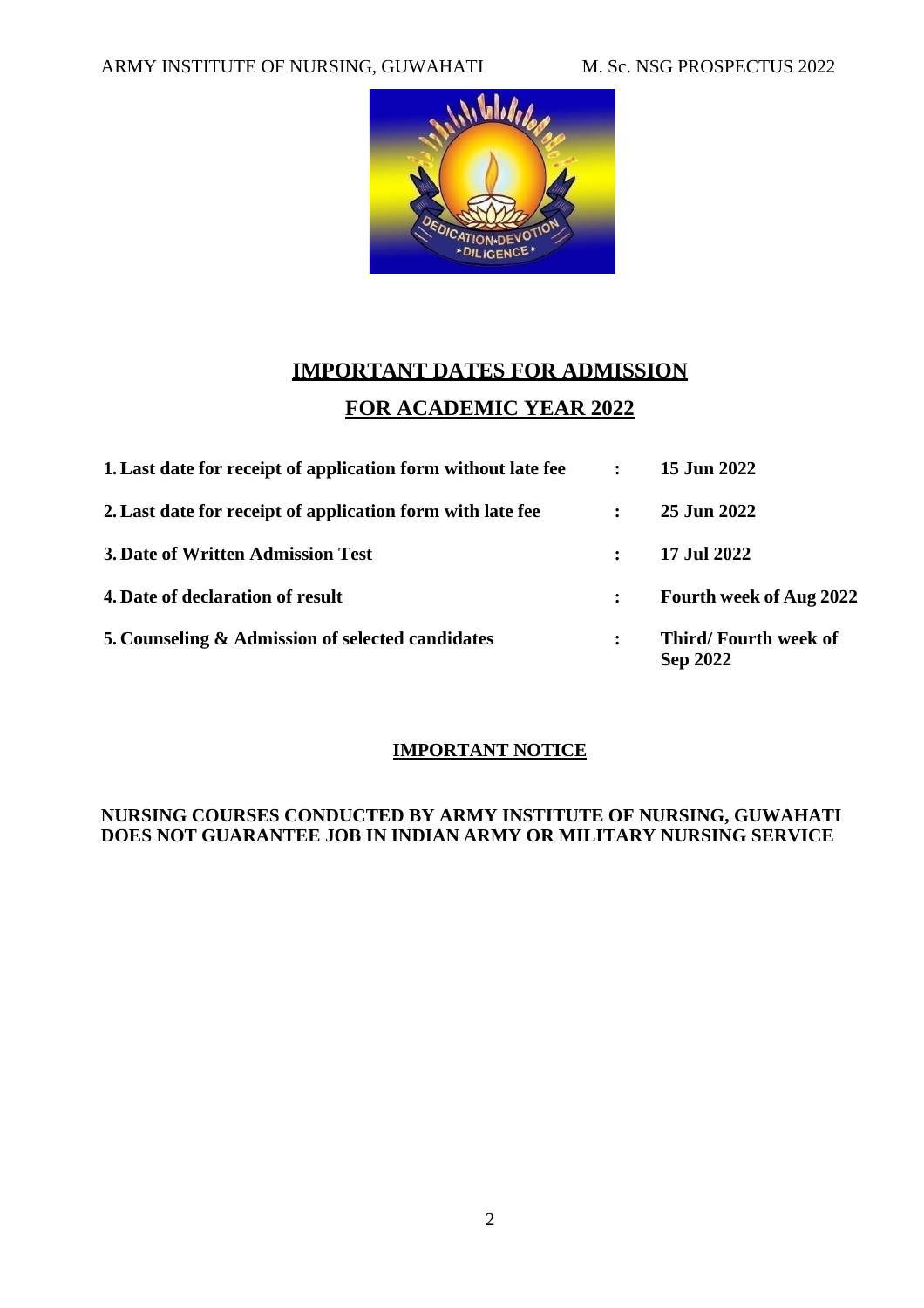#### **CONTENTS**

- 1. MANAGEMENT COMMITTEE
- 2. INTRODUCTION
- 3. GENERAL INFORMATION
- 4. ADMISSION CRITERIA
- 5. SELECTION PROCEDURE
- 6. DOCUMENTS REQUIRED
- 7. ADMISSION PROCESS
- 8. COURSES OF STUDY
- 9. FEES & REFUNDS
- 10. IMPORTANT DATES
- 11. CERTIFICATES

#### **Address for Correspondence after Declaration of Results**

ARMY INSTITUTE OF NURSING, GUWAHATI BASISTHA ROAD, P.O. - BASISTHA, GUWAHATI, ASSAM, PIN - 781029

> Mobile: 6901299910 E-mail- [ainguwahati2006@gmail.com](mailto:ainguwahati2006@gmail.com) Website- [www.ainguwahati.org](http://www.ainguwahati.org/)

Note: Prospectus and application forms are available at the Army Institute of Nursing, Guwahati Web site: **[www.ainguwahati.org](http://www.ainguwahati.org/)**

**COST OF PROSPECTUS IS RS 600/- (without late fee)**

**Payment for the prospectus can be done in the following mode:-**

- **1. Through DD in favour of 'Army Institute of Nursing, Guwahati,payable at Guwahati.**
- 2. **Through "State Bank Collect" online portal in the name of Army Institute of Nursing Guwahati Institute Fee >>Miscellaneous Fee >>Cost of Prospectus through Net Banking.**

*Cash / Money Order / Cheque / Postal Order will not be accepted.*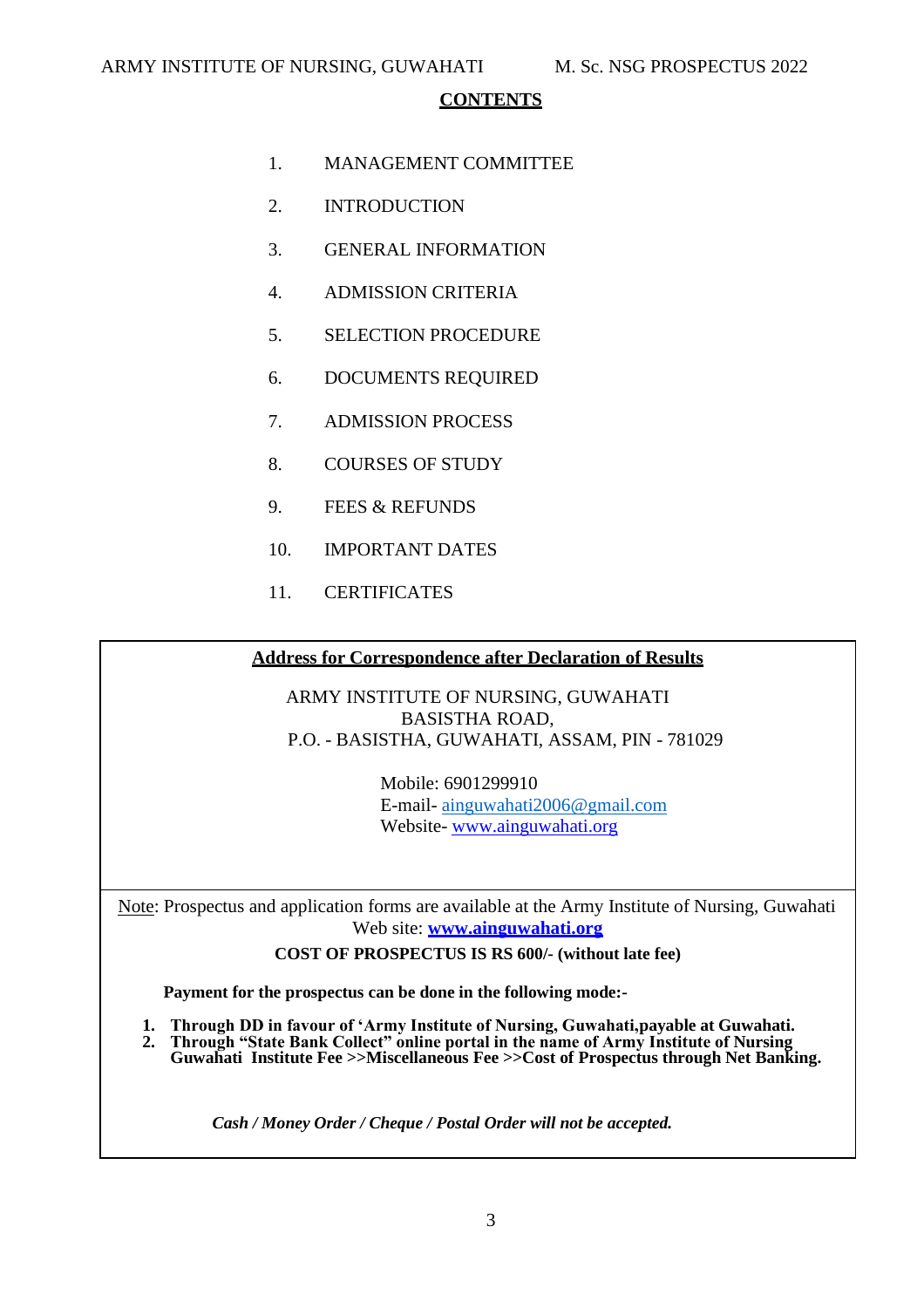#### **MANAGEMENT COMMITTEE**

| (a) | Patron                  |                          | GOC 101 Area                         |
|-----|-------------------------|--------------------------|--------------------------------------|
| (b) | Chairman                |                          | GOC 51 Sub Area                      |
| (c) | Director                |                          | Commandant, 151 Base Hospital        |
| (d) | <b>Members</b>          | -                        | Col GS/Col A/Col Q of HQ 51 Sub Area |
|     |                         | $\overline{\phantom{a}}$ | Principal Matron, 151 Base Hospital  |
|     |                         |                          | Principal, AIN Guwahati              |
|     |                         | -                        | <b>Two Faculty Members</b>           |
|     |                         | $\overline{\phantom{a}}$ | Representative of University         |
| (e) | <b>Member Secretary</b> |                          | Registrar, AIN Guwahati              |

## **KINDLY NOTE**

SUBMIT THE APPLICATION FORM DULY FILLED ALONG WITH NECESSARY DOCUMENTS TO REACH AIN, GUWAHATI ON OR BEFORE 15 JUN 2022 **OR** ON OR BEFORE 25 JUN 2022 WITH LATE FEE OF **Rs 100/-** (By Demand Draft/ State Bank Collect" online portal as described in Page No 3) AT THE FOLLOWING ADDRESS: -

TO,

PRINCIPAL ARMY INSTITUTE OF NURSING, GUWAHATI BASISTHA ROAD, P.O. BASISTHA, GUWAHATI, ASSAM, PIN - 781029

E- mail: [ainguwahati@yahoo.co.in](mailto:ainguwahati@yahoo.co.in) Website: [www.ainguwahati.org](http://www.ainguwahati.org/)

Admit card will be published in institute official website prior to **PGWAT 2022** examination. Candidates are requested to check and download their respective Admit Cards.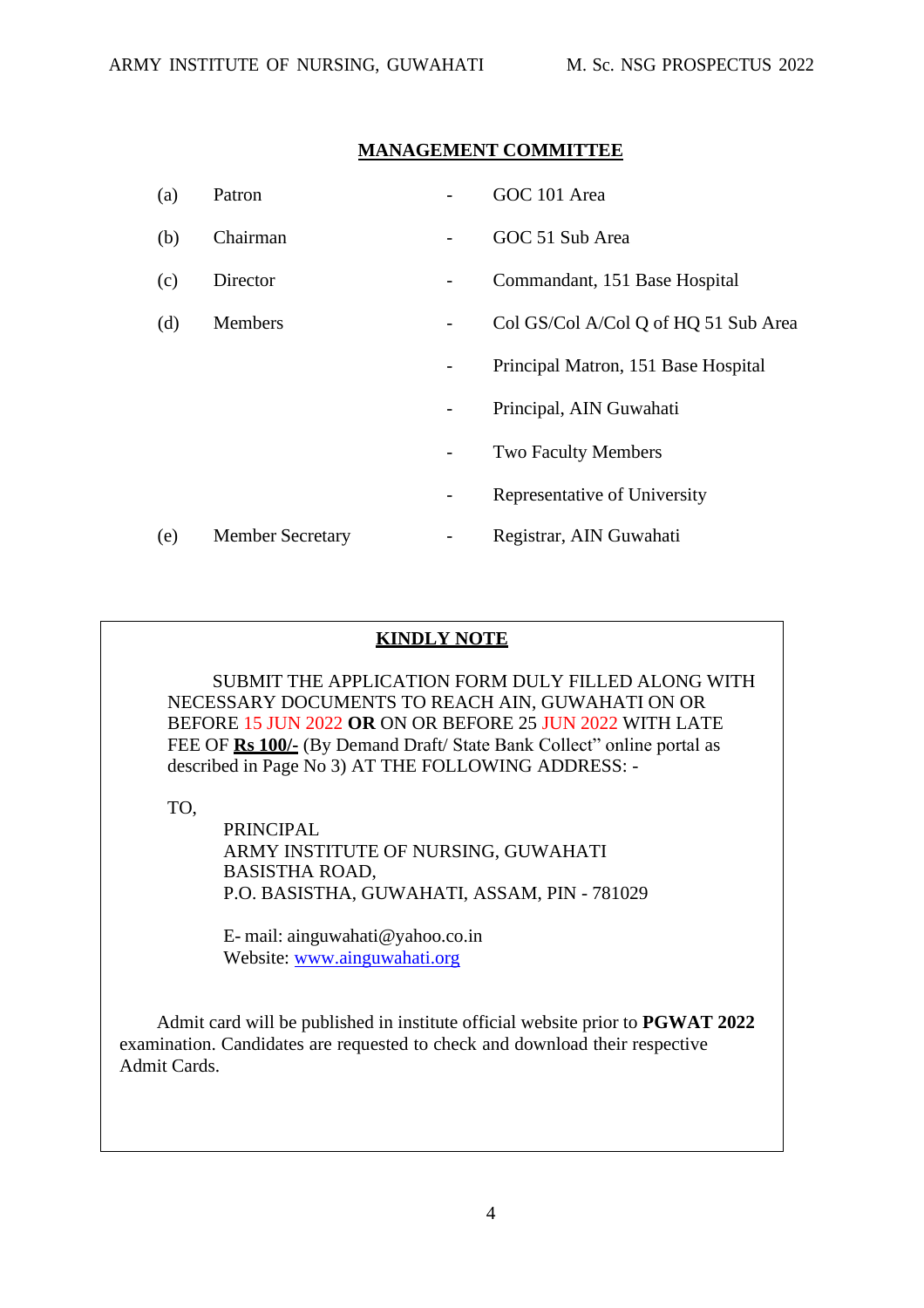#### ARMY INSTITUTE OF NURSING, GUWAHATI M. Sc. NSG PROSPECTUS 2022

#### **INTRODUCTION**

1. Army Institute of Nursing was raised at 151 Base Hospital location at Guwahati on 01 Aug 2006 for imparting professional education in nursing sciences primarily to female dependents' of Army personnel. It conducts four years B Sc Nursing course and is affiliated to the Srimanta Sankaradeva University of Health Sciences, Assam. It is recognised by Indian Nursing Council, New Delhi and Assam Nurses Midwife's and Health Visitors' Council, Assam. The graduates of AIN have been placed in reputed hospitals across the country with attractive remuneration.

- 2. (a) AIN offering two years M Sc nursing course in the following four sub specialties with five seats in each specialty as under:-
	- (i) Medical Surgical Nursing
	- (ii) Mental Health Nursing
	- (iii) Obstetrical & Gynecological Nursing
	- (iv) Community Health Nursing
	- (b) Number of seats for each academic year is as under:-

| (i)  | For wards of Army personnel                     | 18        |
|------|-------------------------------------------------|-----------|
| (ii) | For civilian students from North Eastern States | 02        |
|      | Total                                           | <b>20</b> |

The course is recognized by Indian Nursing Council, New Delhi and Assam Nurses Midwife's and Health Visitors' Council, Guwahati, Assam and is affiliated to the Srimanta Sankaradeva University of Health Sciences, Guwahati, Assam.

3. GUWAHATI is the gateway to the North Eastern Region and is the commercial hub of the region with the requisite infrastructure for such an institution. It is well connected to the rest of the country by Rail, Road and Air.

#### **GENERAL INFORMATION**

#### **Philosophy**

**4.** The profession of nursing is a noble service towards humanity. The scope for employment of qualified nurses is increasing day by day all over the world. Nursing is a profession influenced by advances in science and technology and as such AIN, Guwahati will prepare students to be professionals in nursing and health care and enthuse in them, the spirit to serve humanity with **DEDICATION, DEVOTION** and **DILIGENCE.**

5. M Sc Nursing will prepare nurses, to improve the quality of nursing education and practice, in India. It will build upon and extend, competence acquired at the graduate level, emphasize application of relevant theories into nursing practice, education, administration and development of research skills.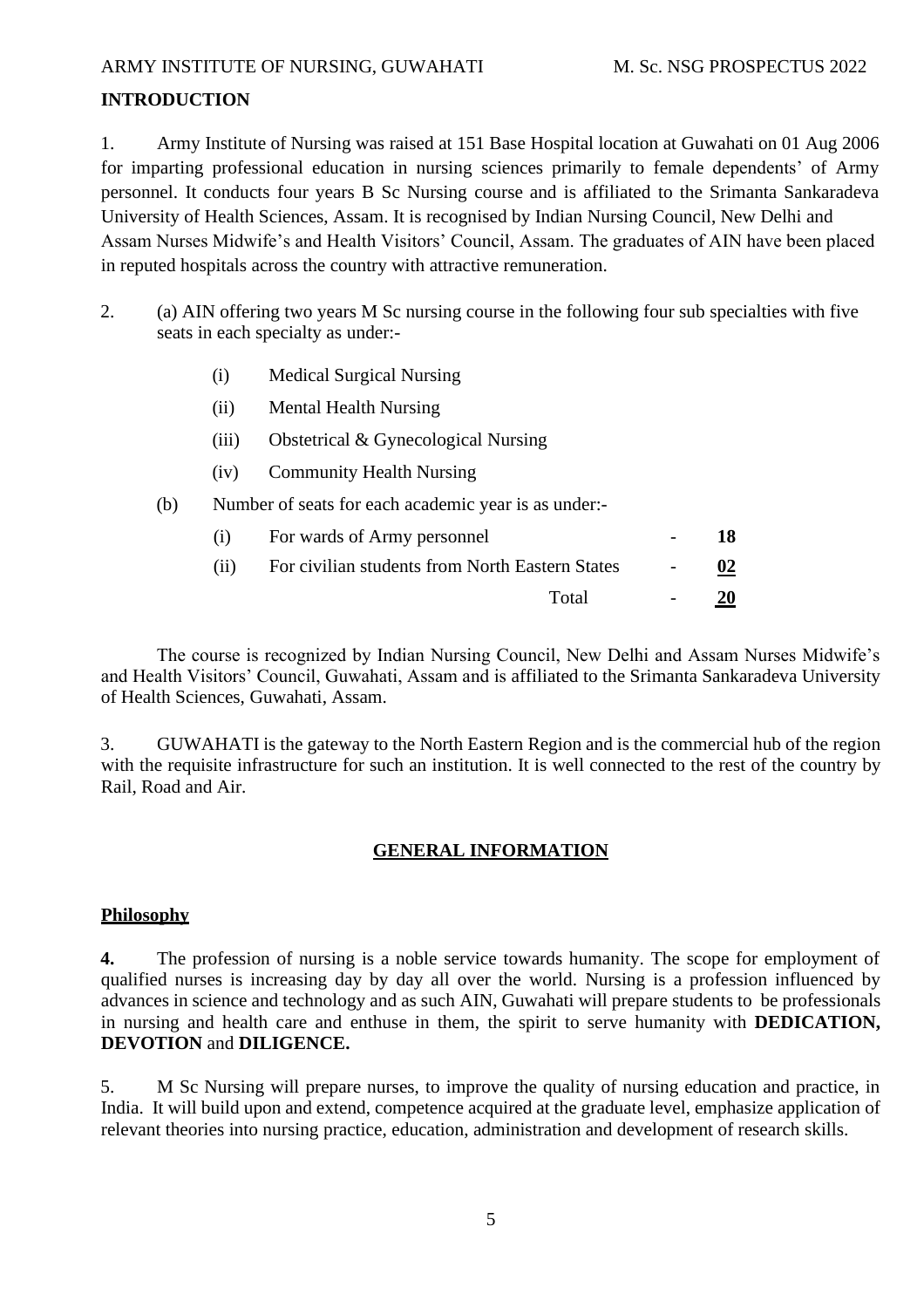6. It will prepare nurses, for leadership position in nursing and health care fields, who can function as nurse specialists, consultants, educators, administrators and researchers in a wide variety of professional settings in meeting the National priorities and the changing need of the society.

#### **The Institute Campus**

7. Army Institute of Nursing, Guwahati has been established under the aegis of Army Welfare Education Society (AWES) as a centre of excellence for Nursing Science within **151 Base Hospital located at Basistha, Guwahati,** with all facilities of modern classrooms with LCD projectors for computer aided teaching, library, fully equipped laboratories and a museum. The AIN campus is selfcontained in recreational facilities and amenities such as auditorium and cafeteria. Round the clock medical facilities are also available at Narangi Cantonment. Sick students are treated at 151 Base Hospital/Civil hospitals/ MI Room at Narangi.

#### **Hostel**

**8.** The hostel for **undergraduate students** is located at **Narangi Military Station** in a beautiful and secured environment. Each room in the hostel can accommodate two students to offer themconducive opportunity for studies without disturbance. The hostel offers excellent messing and lodging facilities. A calm environment aided by the natural beauty of the surrounding hills and the gardens within the hostel complex are suitable for undisturbed studies. Facilities for games, sports and recreational aids are available in hostel premise to promote healthy living. **M Sc Nursing students maybe given hostel accommodation, if available ONLY.**

## **Library**

9. The Institute has a well – stocked library with text books and reference books. The library also subscribes to National & International Nursing Journals. At present the library is stocked with more than 6000 books & professional journals and other magazines. Adequate numbers of text books are available in the library so that students can make use of them. Library facilities have also been extended to the hostel with selected reference books and computers with internet for use by students.

#### **ADMISSION CRITERIA**

#### **ELIGIBILITY CONDITIONS OF CANDIDATES\*\***

10. The candidates should fulfill the following minimum conditions to become eligible for admission to M Sc Nursing course.

**(a) The candidate should have passed B Sc Nursing/ Post Basic B Sc Nursing in the first attempt with a minimum of 55% marks in aggregate from an institution recognized by Indian Nursing Council, New Delhi.**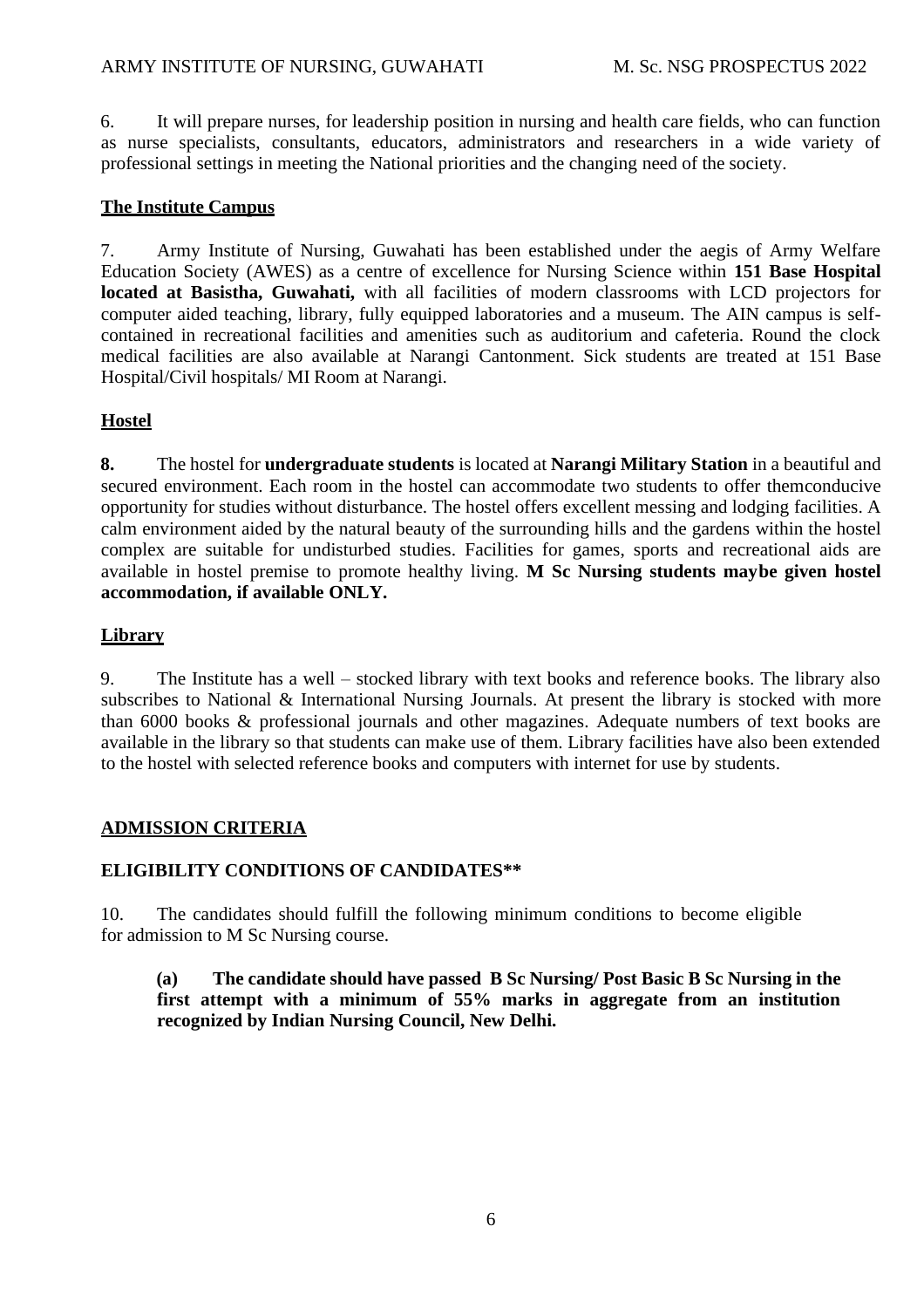(b) The candidate should have minimum one year work experience after Basic B Sc Nursing or Minimum one year of work experience prior or after Post Basic B Sc Nursing prior to joining the course.

(c) Candidate should be medically fit for undergoing M Sc Nursing course.\*

(d) Candidate in service/employed should apply through proper channel.

(e) Candidate with PB BSc Nursing programme from IGNOU centers not recognized by Indian Nursing Council and those from any other university through distance education are not eligible.

Note: Admission to M Sc Nursing will be provisional subject to verification of eligibility and registration by the university.

11. (a) The admission is exclusively open for the female wards/wives of serving and retired Army personnel including widows of such personnel.

(b) Civilian female married/unmarried students who are domicile of Assam, Arunachal Pradesh, Meghalaya, Mizoram, Manipur, Nagaland and Tripura (Submission of Domicile Certificate from Deputy Commissioner (DC) of concerned district and Affidavit is mandatoryfor admission).

12. Criteria for Para 11 (a):-

The female wards/wives of serving and retired personnel (including widows) of following categories of Army personnel are eligible provided they submit relevant certificate as given against the category applicable to them as proof of their eligibility for admission to AIN along with the application form:-

- (a) (i) Female wards of serving Army personnel with minimum 10 years continuous service in the Army.
	- (ii) Wives of serving Army personnel.

(iii) Female wards/wives of ex-Army personnel granted/ awarded regular pension, liberalized family pension, family pension or disability pension at the time of their superannuation, demise, discharge, release medical board/ invalided medical board. This includes wards of recruits medically boarded out and granted disability pension.

(iv) Female wards/wives of Army personnel who have taken discharge or release after ten years of continuous service.

### (b) **Adopted /Step Female Wards and Female Wards of Remarried Widows**.

(i) Adopted female wards of Army personnel if adopted at least five years prior to seeking admission.

(ii) Step female wards are eligible provided they are *born from* a wedding where at least one parent belonged to the Army who is otherwise eligible.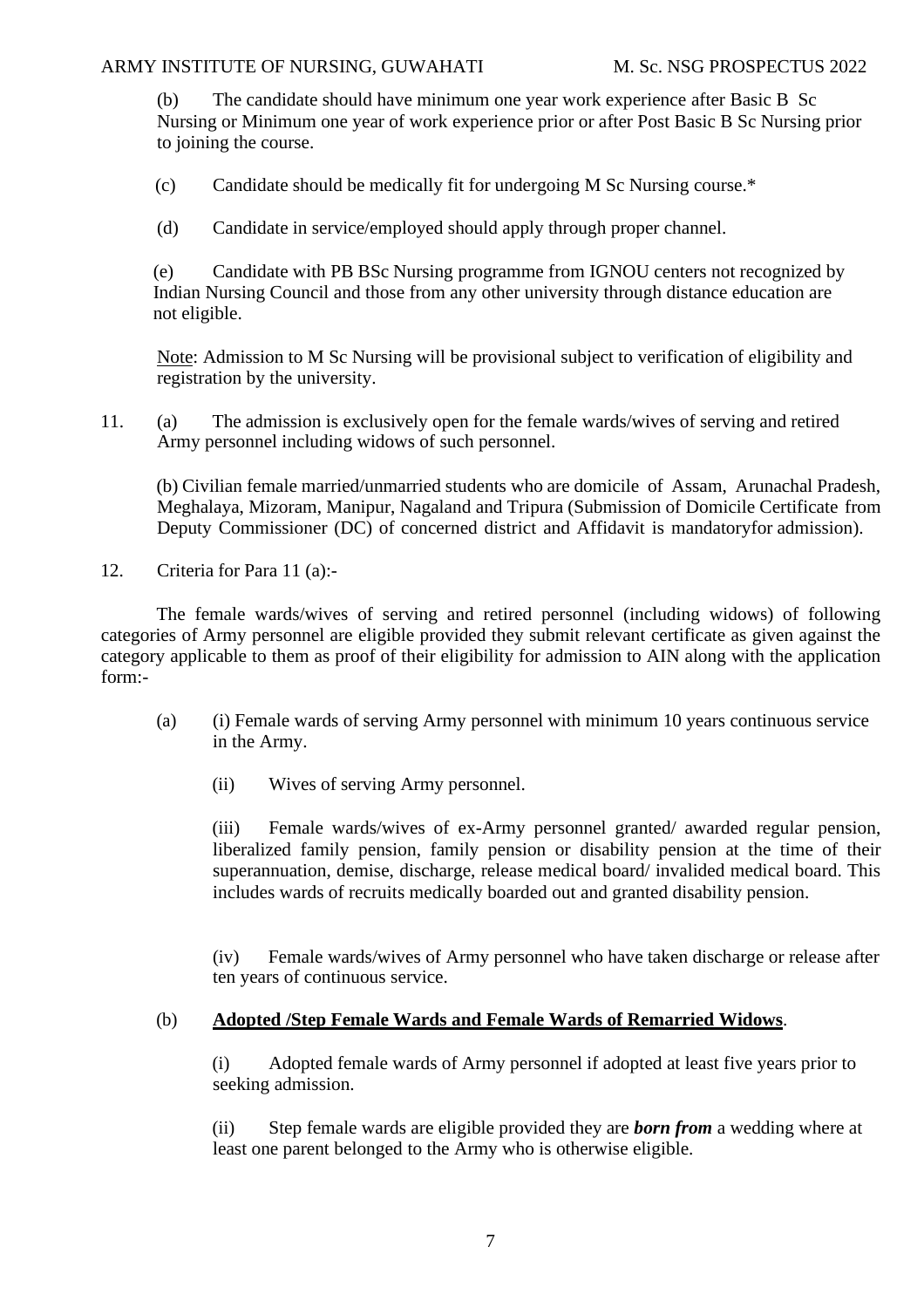#### **(c) Eligibility Criteria in Special Cases.**

(i) **Eligibility Criteria for Female Wards/Wives of Army Medical Corps Officers/Army Dental Corps Officers Presently Serving With Indian Navy or Indian Air Force (IN/IAF).** Female wards/wives of only those ex-Army Medical Corps officers/Army Dental Corps officers presently serving with Indian Navy or Indian Air Force who have served with the Army for at least 10 years are eligible.

### **(ii) Eligibility Criteria for Female Wards of MNS / Wives of APS/ TA Personnel.**

(aa) Female Wards/Wives of APS personnel classified as ex- servicemen as per Govt of India, Ministry of Defence letter No 9 (52)/88/D(Res) dt19 Jul 89.

(ab) Female Wards/Wives of those APS personnel who are on deputation and who have put in 10 years of service in the Army.

(ac) Female Wards/Wives of APS personnel, who are directly recruited into APS who have competed 10 years of service and of those who as per their terms and conditions of service, retired from APS without reversion to P&TDepartment after completing their minimum pensionable service of which 10 years was in the Army.

(ad) Female Wards/Wives of only those TA personnel who have completed 10 years of embodied service.

(ae) Female Wards of only those members of MNS who have 10 years' service as regular members of MNS or are in receipt of pension from the Army.

(d) **Eligibility criteria for unsubscribed Army seats**:- Board of Governors (BOG) has directed that the unsubscribed seats meant for Army personnel will be filled up as follows:-

(i) **Priority One**. Wards of Retired Army personnel who have continuous service between 5 (five) to 10 (ten) years in Army.

(ii) **Priority Two**. Wards of personal of Assam Rifles.

13. **Weightage & Proof of Gallantry Award**. The wards of the Gallantry Award Winners will be given weightage in admissions as mentioned in the table below. A Certified photocopy of the Part II order/Gazette notification confirming the award/Copy of Certificate should be attached with the application for claiming the weightage for gallantry awards.:

| S.No. | <b>Award Details</b>                 |           |
|-------|--------------------------------------|-----------|
| (a)   | <b>Gallantry Award</b>               | Weightage |
|       | Param Vir Chakra<br>$\rm(i)$         | 5%        |
|       | (iii)<br>Ashok Chakra                | 5%        |
|       | (iii)<br>Mahavir Chakra              | 4%        |
|       | (iv)<br>Kirti Chakra                 | 4%        |
|       | Vir Chakra<br>(v)                    | 3%        |
|       | (vi)<br>Shaurya Chakra               | 3%        |
|       | (vii)<br>Sena Medal (Gallantry only) | 1%        |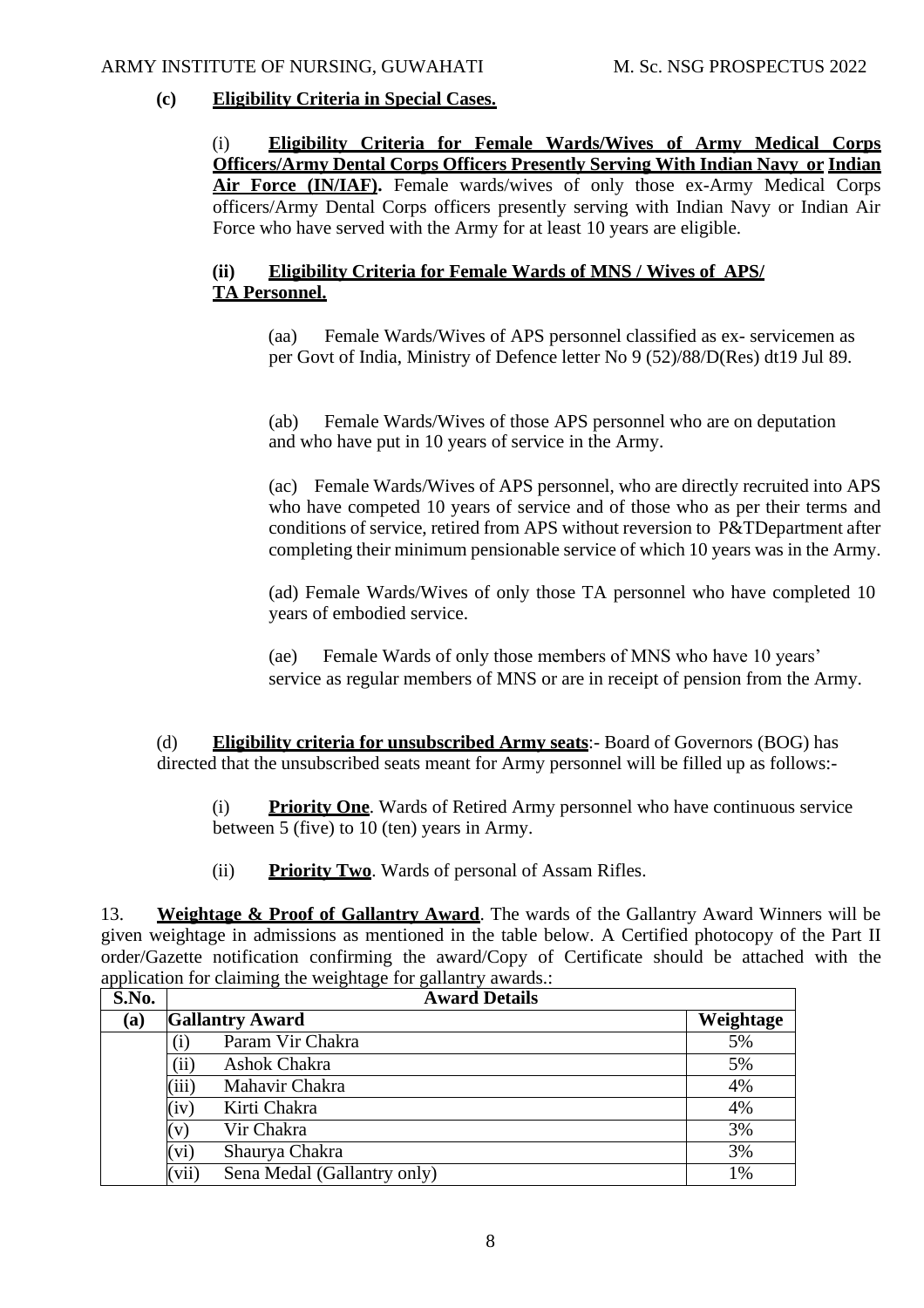| S.No. | <b>Award Details</b>                                                                                                     |    |
|-------|--------------------------------------------------------------------------------------------------------------------------|----|
| (b)   | <b>Mention in Dispatches</b>                                                                                             | 1% |
| (c)   | <b>War Widows</b>                                                                                                        | 5% |
| (d)   | *Battle Casualties including Indl Disabled in action (Boarded out and<br>not Boarded - out)                              |    |
|       | 51% and more disability<br>(i)                                                                                           | 3% |
|       | Upto 50% disability<br>(ii)                                                                                              | 2% |
| (e)   | * Physical Casualties including Indl died in service w/o<br>attributability to Mil Service                               | 3% |
| (f)   | * Physical Casualties including Indl Disabled in service with<br>or w/o attirbutability to Mil Service and Boarded – out | 2% |

\* Definition given in AO Feb 2003

#### **Note:-**

\***Medical Fitness.** The candidates should be certified by MO of Military Hospital/ Authorised Medical Practitioner of a Govt hospital to be in a state of good physical and mental health to pursue the course. A certificate to this effect on the enclosed form is required to be submitted by the candidate.

\*\*The management reserves the right to include or exclude any eligibility criteria from time to time.

# **14. Procedure for Obtaining Prospectus and Submission of Application Form**

#### **How to obtain Prospectus & Application Form**

(a) Candidate seeking admission to M. Sc. Nursing programme at Army Institute of Nursing Guwahati, for the academic session 2022-23 may download the prospectus including the form from institute website [www.ainguwahati.org](http://www.ainguwahati.org/) download menu . Fee of the form ofRs 600/ may be paid at the time of submission of the form by Demand Draft only of any nationalized bank in favour of **Army Institute of Nursing, Guwahati"** payable at Guwahati. **IPO/ Cheque/ MO/ Cash** will not be accepted.

(b) The Application Fee is non-refundable and no correspondence in this regard will be entertained.

#### **Submission of Application Form**

The Application form duly filled along with self attested Xerox copy of all requisite academic documents, certificates No 1-5 (as applicable) can be submitted to Army Institute of Nursing, Guwahati, Basistha Road, P.O. Basisth, Guwahati – 781029.

(a) Three recent (passport size) colored photographs with white background should be affixed on the application form. The application forms with different photographs are liable to be rejected. These photographs should not be stapled or pinned. Photocopies of photographs are not acceptable.

(b) Application Form and Certificates must be filled in and duly signed by the applicant/parent/guardian (as applicable). Incomplete application form (s) shall be rejected.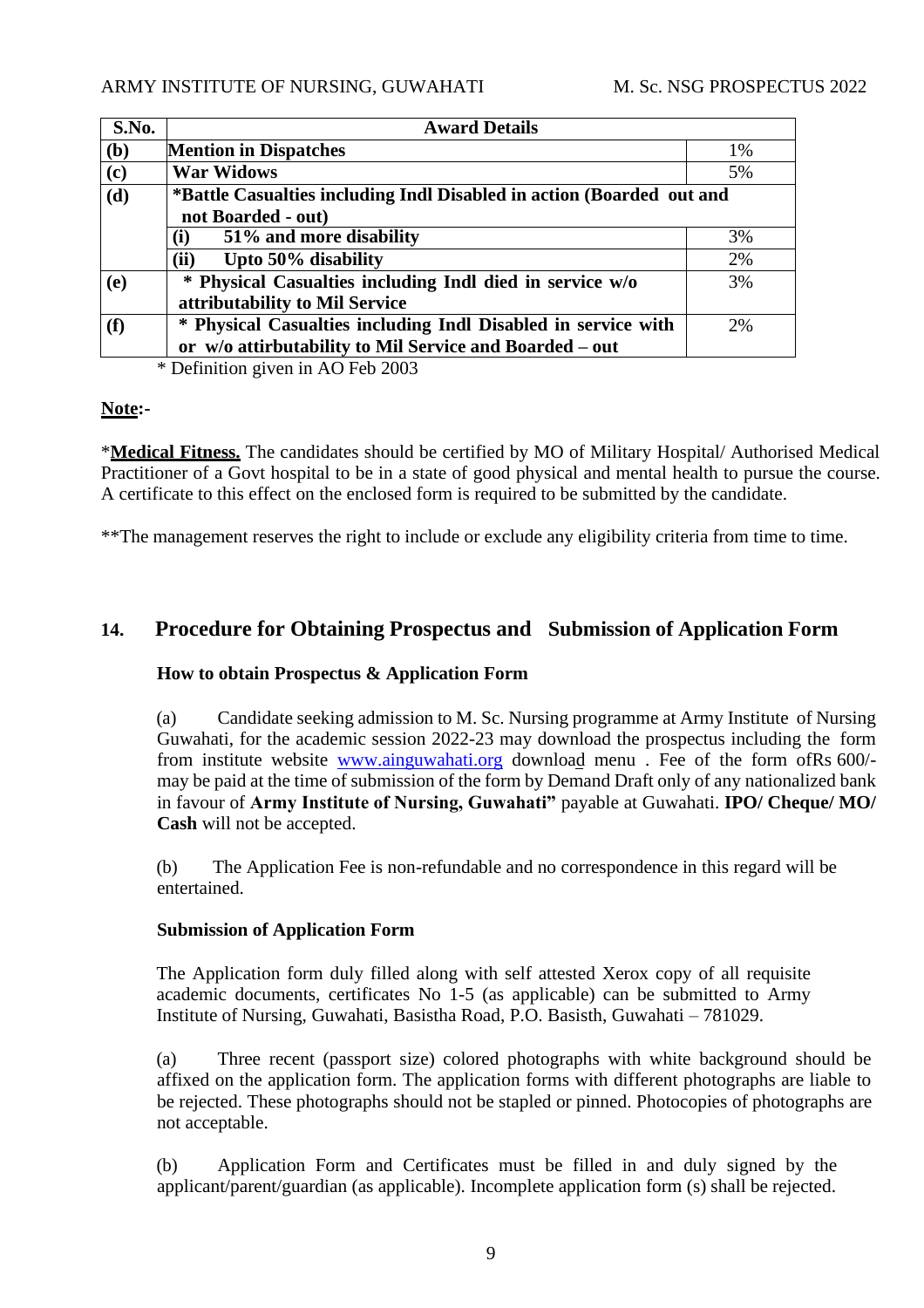(e) For all civilian candidates photo copy of **PRC is mandatory** while submitting the filled form. Admit Card will not be issued to those candidates who submits **Temporary PRC**.

- (f) Form No 5 'Medical Fitness' is mandatory for all candidates.
- **(g)** No application will be accepted without "**Demand Draft**" or Print copy of "**Sate Bank Collect**" Receipt on account of M.Sc. Nursing Prospectus Fee.

#### **Completely filled applications may be sent by speed post/ registered post/courier to Under Mentioned Address :**

Army Institute of Nursing, Guwahati Basistha Road P.O.- Basistha Assam, PIN – 781029

(f) For any other query please call at 6901299910 or mail us at [ainguwahati@yahoo.co.in](mailto:ainguwahati@yahoo.co.in)

Late Receipt and Caution on Courier Service: AIN, Guwahati will not accept application forms received after **15 Jun 2022** without late fee. Condonation of delay on account of postal strikes/ lapses by courier services will not be done. It has been experienced that courier services are not effective in ensuring timely deliveries at **Army Institute of Nursing, Guwahati. These must, therefore, be utilized only at the applicants own risk.**

#### **LATE FEE OF RS 100/- should be DRAWN IN FAVOUR OF 'ARMY INSTITUTE OF NURSING, GUWAHATI' PAYABLE AT GUWAHATI. OVERVIEW OF TWO YEARS M Sc NURSING COURSE**

15. **Description of the course**: The institute offers two years M Sc Nursing course leading to the award of a Master of Science in Nursing degree by Srimanta Sankardeva University of Health Sciences, Assam. It is recognized by the Indian Nursing Council, New Delhi and Assam Nurses Midwife's and Health Visitors' Council, Guwahati, Assam.

16. **Duration of the course**: The duration of Master of Science in Nursing Programme shall be of two academic years.

17. **Curriculum Pattern:** Curriculum pattern for M Sc Nursing course will be followed as per syllabus laid down by Indian Nursing Council, New Delhi.

18. **No of seats:** The number of seats available for the first year M Sc Nursing is twenty (20). Distribution of seats in the areas of specialization will be as under:-

|     | Specialties                     | <b>Seats</b>      | Code |
|-----|---------------------------------|-------------------|------|
| (a) | <b>Medical Surgical Nursing</b> | <b>Five Seats</b> | A    |
| (b) | <b>Mental Health Nursing</b>    | <b>Five Seats</b> | B    |
| (c) | <b>Community Health Nursing</b> | <b>Five Seats</b> | C    |
| (d) | <b>Maternal Health Nursing</b>  | <b>Five Seats</b> |      |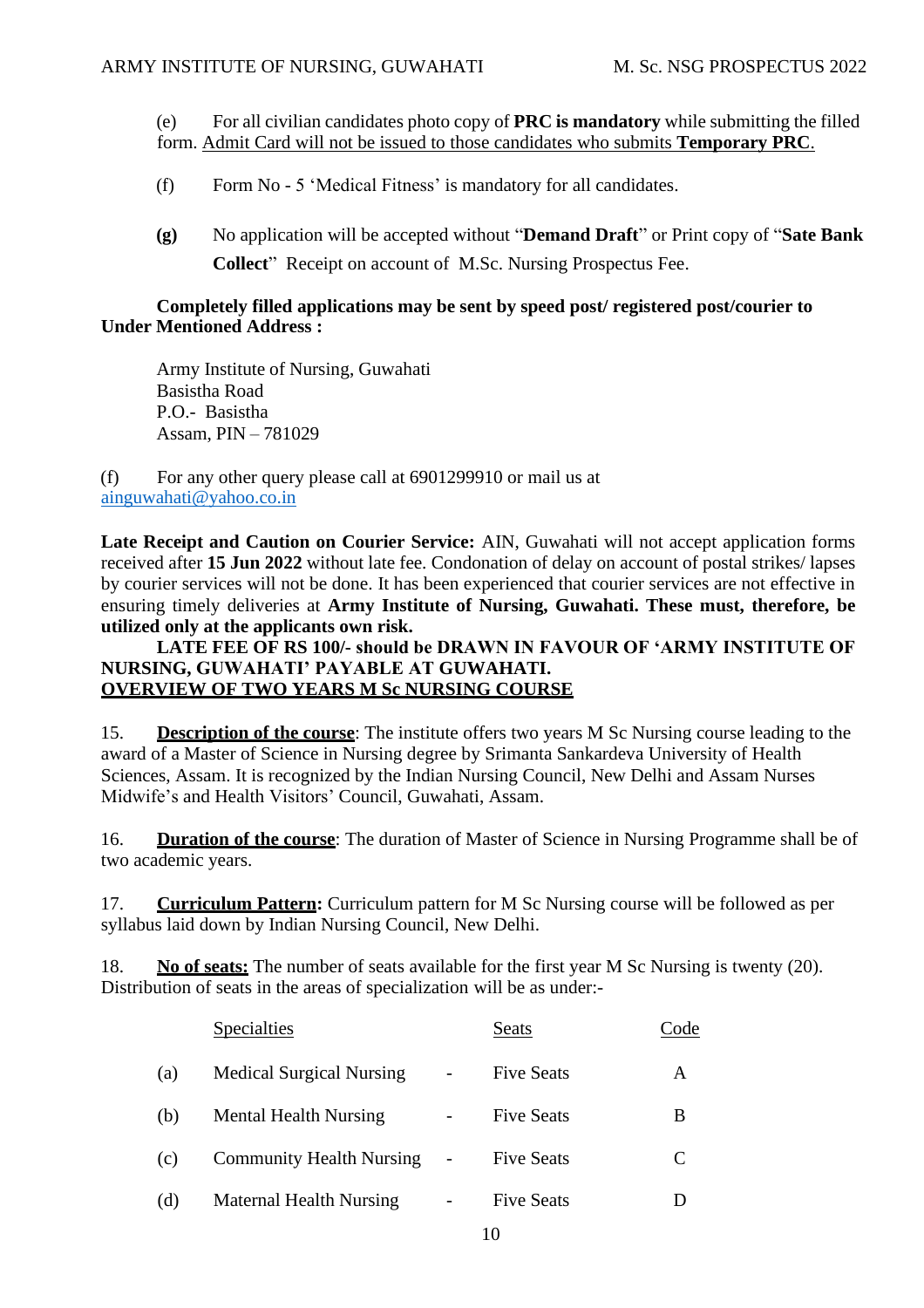### **19. Attendance:**

(a) A candidate pursuing MSc Nursing course shall be a full time student for the entire duration of the course.

- (b) Candidates are not permitted to work in any organization while undergoing the course.
- (c) A single academic year will be counted as one unit for calculating attendance.

(d) All students are expected to attend seminars/symposium/conference/journal review or any event organized by the college and not absent themselves without prior permission.

20. A candidate should have minimum of 80% attendance in a year irrespective of the kind of absence in theory and practical in each subject for appearing in examination. A candidate should have 100% attendance in each practical area before publication of result. There shall be no consideration for shortage of attendance.

21. **Scheme of Examination:** Theory and Practical Examinations for all the subjects will be held as per syllabus and regulations laid down by the Indian Nursing Council, New Delhi and Srimanta Sankaradeva University of Health Sciences, Guwahati, Assam. Internal Examinations will be held from time to time to evaluate the progress of students. The internal assessment of the students will be based on these examinations. Students must pass in both internal as well as in external examinations and also in theory and practical wherever applicable.

## **BASIS OF SELECTION**

22. Admission of candidates will be based on an entrance examination conducted at the following centers – **Delhi (Code No–01)** and **Guwahati (Code No-02).** After declaration of the results, students will be called for counseling based on the **Merit List**. Counseling for admission to M Sc Nursing course will be done strictly as per the merit list prepared on the basis of marks obtained in the entrance examination. The candidates must give two choices of the specialty they intend studying. Selection of candidates into a particular specialty will be based on the results of entrance examination and counseling. No change of specialty is allowed after admission.

#### 23. **Date and Centre of WAT**:

| (a) | Date           | $\therefore$ 17 Jul 2022.                                                                                 |
|-----|----------------|-----------------------------------------------------------------------------------------------------------|
| (b) | Time           | $\therefore$ 1430 hrs to 1600 hrs.                                                                        |
| (c) | Reporting time | $\therefore$ 1400 hrs.                                                                                    |
| (d) | Centre         | : As given in your admit card $\&$ as per your choice from among<br>the centers given in above paragraph. |

24. Entrance Test will be conducted in English language only. The type of questions shall be of multiple choices.

| (a) | Total questions | $\overline{\phantom{0}}$ | 100 (PART A-50 and PART B-50) |
|-----|-----------------|--------------------------|-------------------------------|
| (b) | Total marks     | $\sim$                   | 100                           |

- (c) Duration of Examination 01 Hour 30 Minutes
- (d) No Negative Marking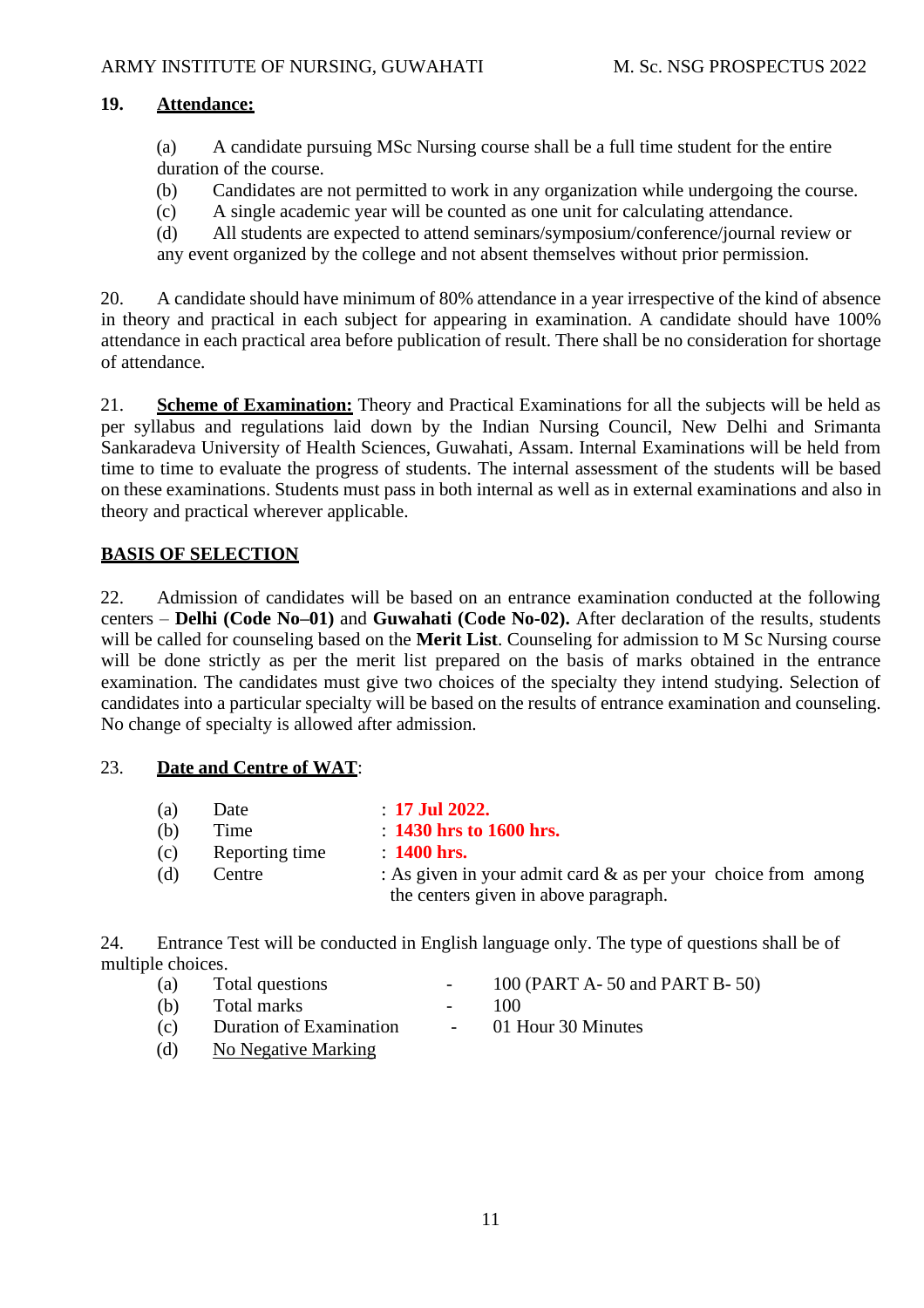#### **ENTRANCE EXAMINATION**

#### **Syllabus for Entrance Examination**

25. The Entrance examination will be based on the syllabi of B Sc Nursing prescribed by the Indian Nursing Council. The Question Paper will have two parts; Part A and Part B.

Part A will contain questions from General English, General Knowledge, Biological Sciences, Nursing Administration and Management, Research and Statistics. Part B will contain questions from thespecialty subjects (10 marks each) from Medical Surgical Nursing, Mental Health Nursing, Community Health Nursing, Child Health Nursing and Maternal Health Nursing.

#### **Admit Card**

26. The Admit Card for PGWAT will be uploaded on AIN, Guwahati website by 10 Jul 2022. Candidates are requested to download the same. **HARD COPY OF ADMIT CARD WILL NOT BE DESPATCHED TO CANDIDATES UNDER ANY CIRCUMSTANCES**.

#### **Willingness Certificate and Registration Charges**

**27.** List of selected candidates will be displayed in Institute website [\(www.ainguwahati.org\)](http://www.ainguwahati.org/). Selected candidates will be required to deposit a 'Registration Fee' of Rs 10,000/- along with a willingness certificate within 07 days of declaration of results. The initial deposit will be adjusted against the Institution fees when the candidate is admitted. Onlythose candidates who have submitted the willingness certificate and the Registration Fee ofRs 10,000/- will be called for the counseling. The Registration Fee will be paid through bank draft in favour of **Army Institute of Nursing, Guwahati**, payable at **Guwahati.**

#### **ADMISSION OF CANDIDATES**

28. The candidate selected will be asked to attend counseling and will have to produce all original documents. If the candidate fulfills all requirements, she can take admission by paying requisite fees.

29. The selected candidates shall have to join the course at the college on the stipulated date as informed by the institute and under no circumstances the joining date shall be extended. The seat shall be filled as per merit rank immediately if a candidate fails to report on the date of joining.

30. The decision of the selection committee is final.

31. An Amount of Rs 2,000/- (Rupees Two Thousand Only) will be deducted from candidate withdraw their name from admission list after cutoff date\*. \* Cutoff date will be intimated by Institute authority after declaration of result.

**Note :** (a) All candidates will be allowed provisionally to appear in the Entrance Test. Admission shall be subject to eligibility/ verification of documents/ certificates at the time of counseling and final registration by the University.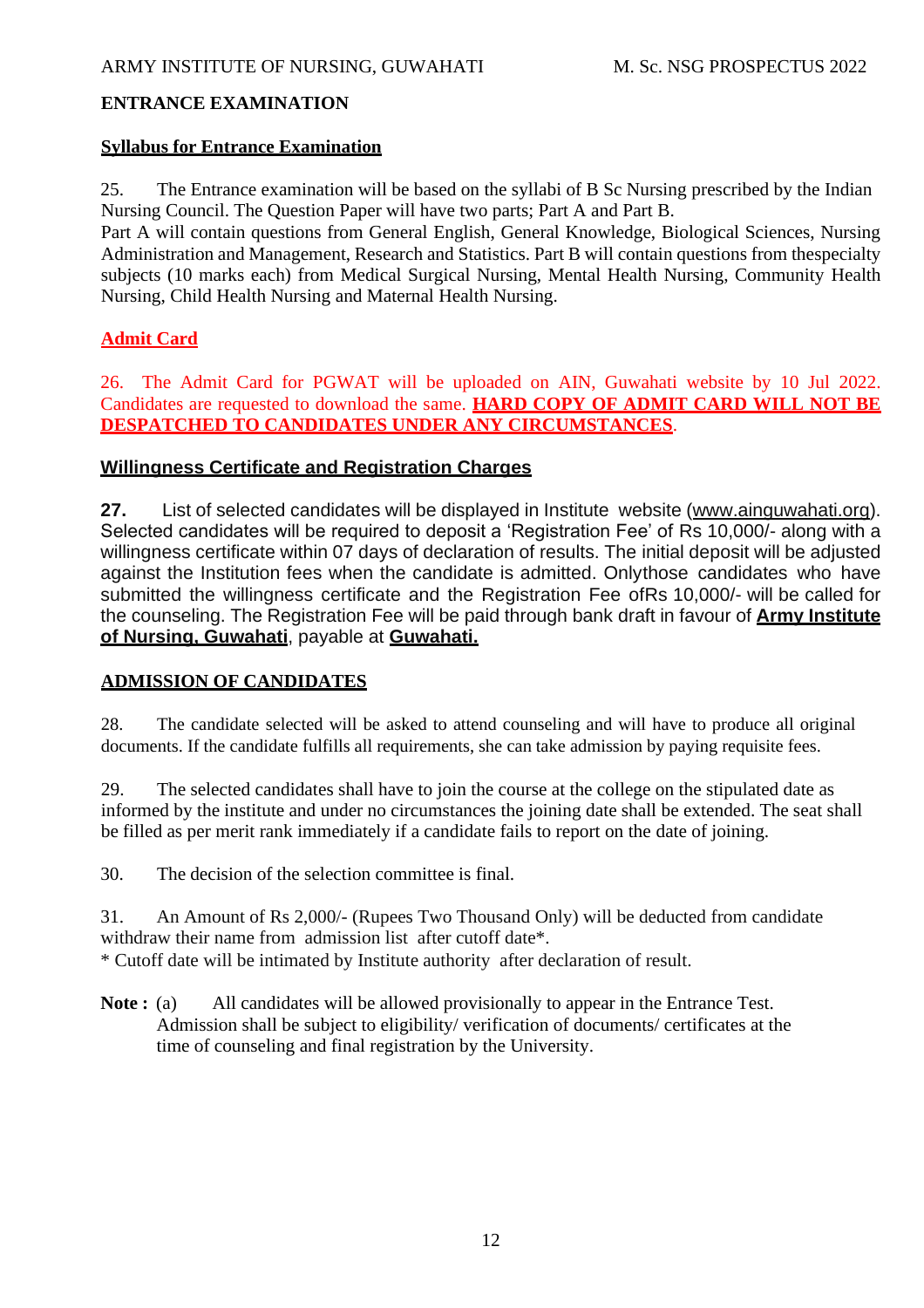(b) The candidates are required to furnish the admit cards at the time of:

(i) Entry into the Examination Hall.

(ii) During the course of examination for necessary identification by the supervisory staff on duty.

(iii) Appearing for counseling before the Counseling Board.

The candidates are, therefore, advised to keep their Admit Cards.

(c) There will be no re evaluation or re checking of the Answer Sheets.

(d) If any candidate is found guilty of any breech of rules mentioned in the Prospectus or guilty of using unfair means, her candidature will liable to be cancelled apart from such other action as may be deemed fit by the Competent Authority.

(e) All disputes pertaining to the conduct of examination and allotment of seat shall fall within the jurisdiction of Guwahati High Court, Assam.

(f) If two or more candidates secure identical marks in the entrance test, their relative merit will be determined by the marks obtained by them in the qualifying examination. In case the marks in the qualifying examination are also identical, the candidate senior in age will get preference.

#### **FEES STRUCTURE**

32. A candidate selected for admission shall have to deposit the following fees at the time of admission into First year M. Sc. Nursing course. The fees will be paid by Demand Draft drawn in favour of "Army Institute of Nursing, Guwahati" for Institute Fees and "Army Institute of Nursing Hostel" (**if staying in the hostel only)** for Hostel Fees payable at Guwahati.

| (a) | <b>Institute Fee -</b>              | <b>For Army Wards</b>                         | $\sim$                   | Rs 1,20,698.00               |
|-----|-------------------------------------|-----------------------------------------------|--------------------------|------------------------------|
|     |                                     | <b>For Civilians</b>                          | $\blacksquare$           | Rs 1,20,698.00               |
| (b) | <b>Hostel Fee</b><br>$\blacksquare$ | <b>For Army Wards</b><br><b>For Civilians</b> | $\sim$<br>$\blacksquare$ | Rs 47,604.00<br>Rs 47,604.00 |

|     | ONE TIME FEE PAYMENT FOR FIRST YEAR STUDENTS |            |
|-----|----------------------------------------------|------------|
| (a) | <b>Admission Fee</b>                         | 5,000.00   |
| (b) | Refundable Security Deposit (Institute)      | 10,000.00  |
| (c) | Refundable Security Deposit (Hostel)         | 5,000.00   |
| (d) | Alumni Fee:                                  |            |
|     | Completed B.Sc. Nursing from AIN, Guwahati   | <b>Nil</b> |
|     | Non Alumni                                   | 500.00     |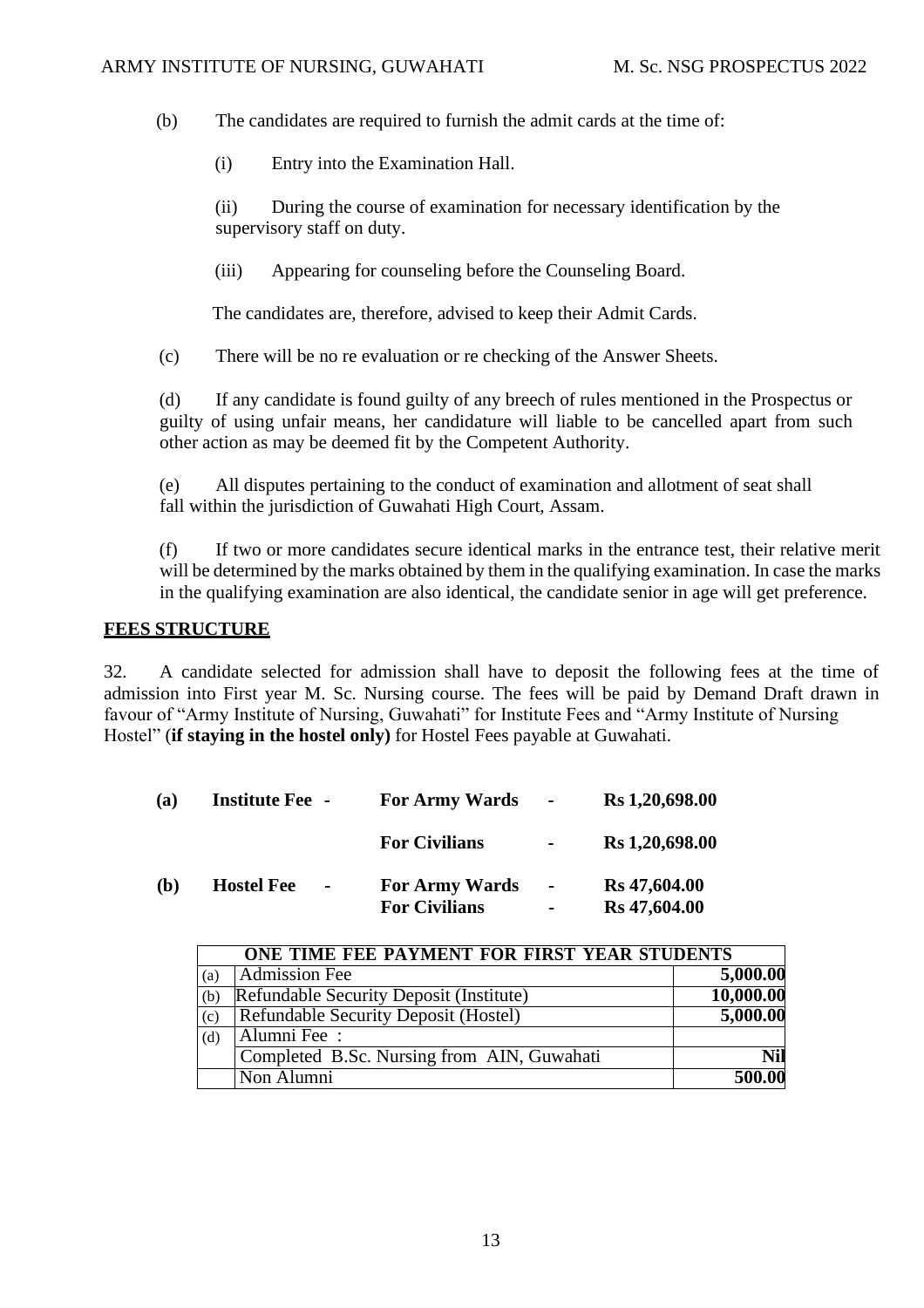**Note:-**

(a) The management reserves the right to revise the fee from time to time.

(b) In case a seat is vacated while pursuing the M Sc Nursing Course, the candidate shall have to pay the fees for the total duration of the Course. She cannot claim any refund except Institute and Hostel (if staying in the hostel) refundable security deposits. Or if any candidate leaves the course after admission, the course fee will be forfeited except Institute and Hostel (if staying in the hostel) refundable security deposits.

(c) In case a student is retained beyond 2 (two) years for whatever the reason may be, she shall have to pay the fees as proportionately applicable for the additional duration.

(d) The University Enrollment fee and Examination fees will be paid to the university as per Srimanta Sankaradeva University of Health Sciences, Guwahati, Assam circular issued from time to time (the same is not included in the Institute fees).

(e) Rs 120/- in cash for Group Personnel Accident Insurance Policy.

(f) Candidates can apply for education loan on "Central Sector Interest Subsidy Scheme (CSISS) of ministry of HRD (website-mhrd.gov.in).

(g) 10% Fee will be revised from Academic Year 2022-22 after approval of Institute Management committee.

33. **Refunds** Rules regarding refund of fees will be as under-

(a) In case of withdrawal before the cutoff date, full Registration fee less Rs. 2000/- processing charges will be refunded. (Cutoff date will be intimated when result declared).

#### **(b) Refund of Registration Fees After Cut off Date but Before Last Date of Admission if seat is Filled by Other Candidate :** The rules of refund will be as follows**:-**

| (i) Initial Registration Fee<br>(ii) Admission Fees<br>(iii) Security Deposit<br>(iv) Tuition Fees | Registration fees less Rs 2000/- processing charge.<br>To be refunded<br>To be refunded in full<br>As per actual, a single day of the month will be<br>treated as a month. |
|----------------------------------------------------------------------------------------------------|----------------------------------------------------------------------------------------------------------------------------------------------------------------------------|
| (v) Hostel Charges                                                                                 | As per actual. A single day of the month will be<br>treated as a month.                                                                                                    |
| (vi) Messing Charges                                                                               | As per actual, a single day of the month will be<br>treated as a month.                                                                                                    |
| (vii) Other Charges<br>day of the month will be                                                    | As per actual. a single<br>treated as a month.                                                                                                                             |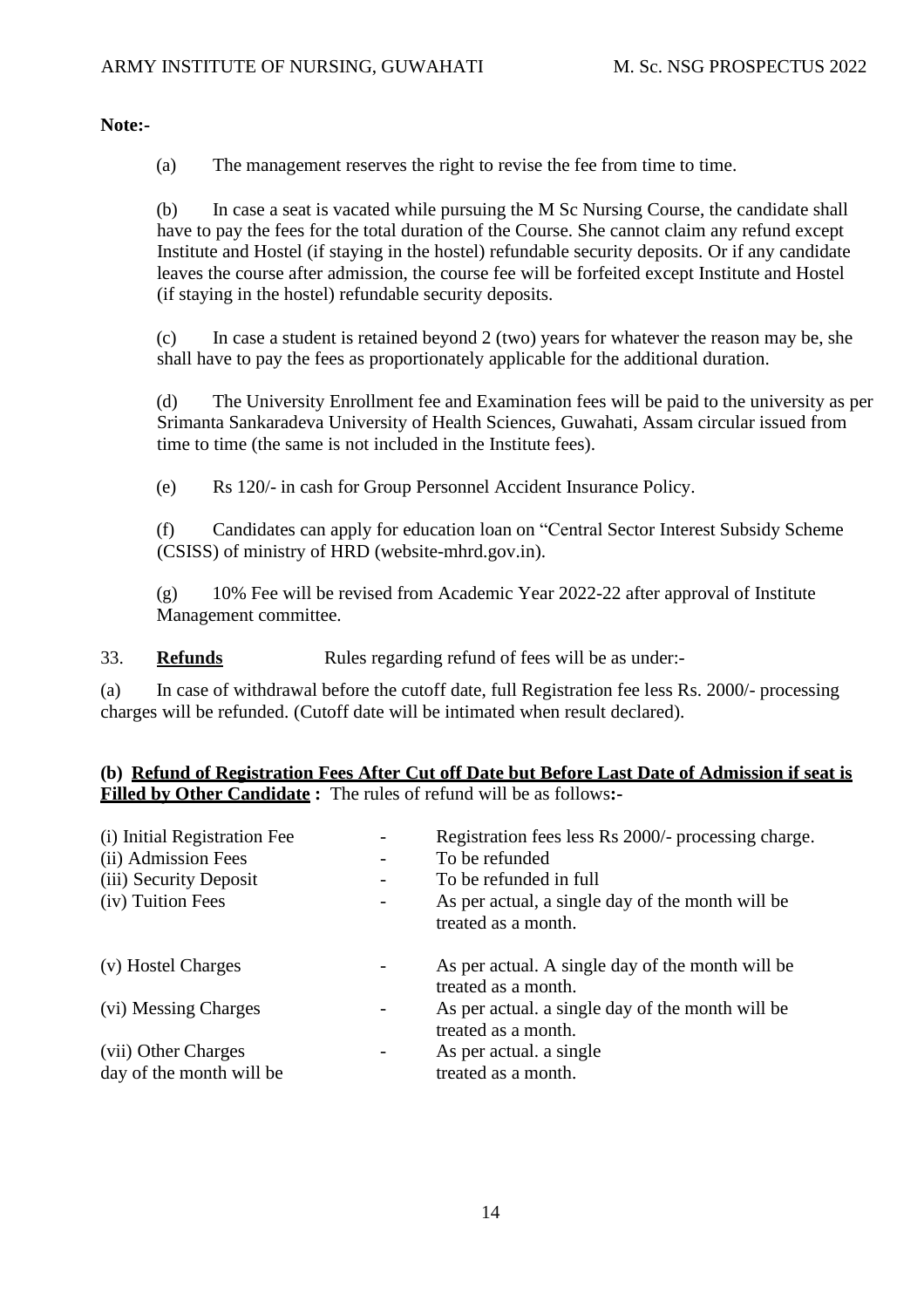#### **(c) Refund of Registration Fees After Commencement of Course if Seat Remains Vacant:** The rules of refund will be as follows**:-**

| (i) Initial Registration Fee | No Refund                                                               |
|------------------------------|-------------------------------------------------------------------------|
| (ii) Admission Fees          | No Refund                                                               |
| (iii) Security Deposit       | To be refunded in full                                                  |
| (iv) Tuition Fees            | One year fees to be retained (adjusted against)<br>security deposit)    |
| (v) Hostel Charges           | One year hostel charges to retained                                     |
| (vi) Messing Charges         | As per actual. A single day of the month will be<br>treated as a month. |
| (vii) Other Charges          | As per actual. A single day of the month will be<br>treated as a month. |

(d) **Withdrawal of Student After First Year/ Subsequent Years .** If a student withdraws after first year or later due to any reason whatsoever, clearance would only be given to her after ensuring the following :-

| (i) Admission Fees    | No Refund                                                                |
|-----------------------|--------------------------------------------------------------------------|
| (ii) Security Deposit | To be refunded in full                                                   |
| (iiv) Tuition Fees    | To be charged for the balance period of the entire<br>four year course   |
| (iv) Hostel Charges   | Room rent for complete duration of the four year<br>course to be charged |
| (v) Messing Charges   | As per actual. A single day of the month will be<br>treated as a month.  |
| (vi) Other Charges    | As per actual. A single day of the month will be<br>treated as a month.  |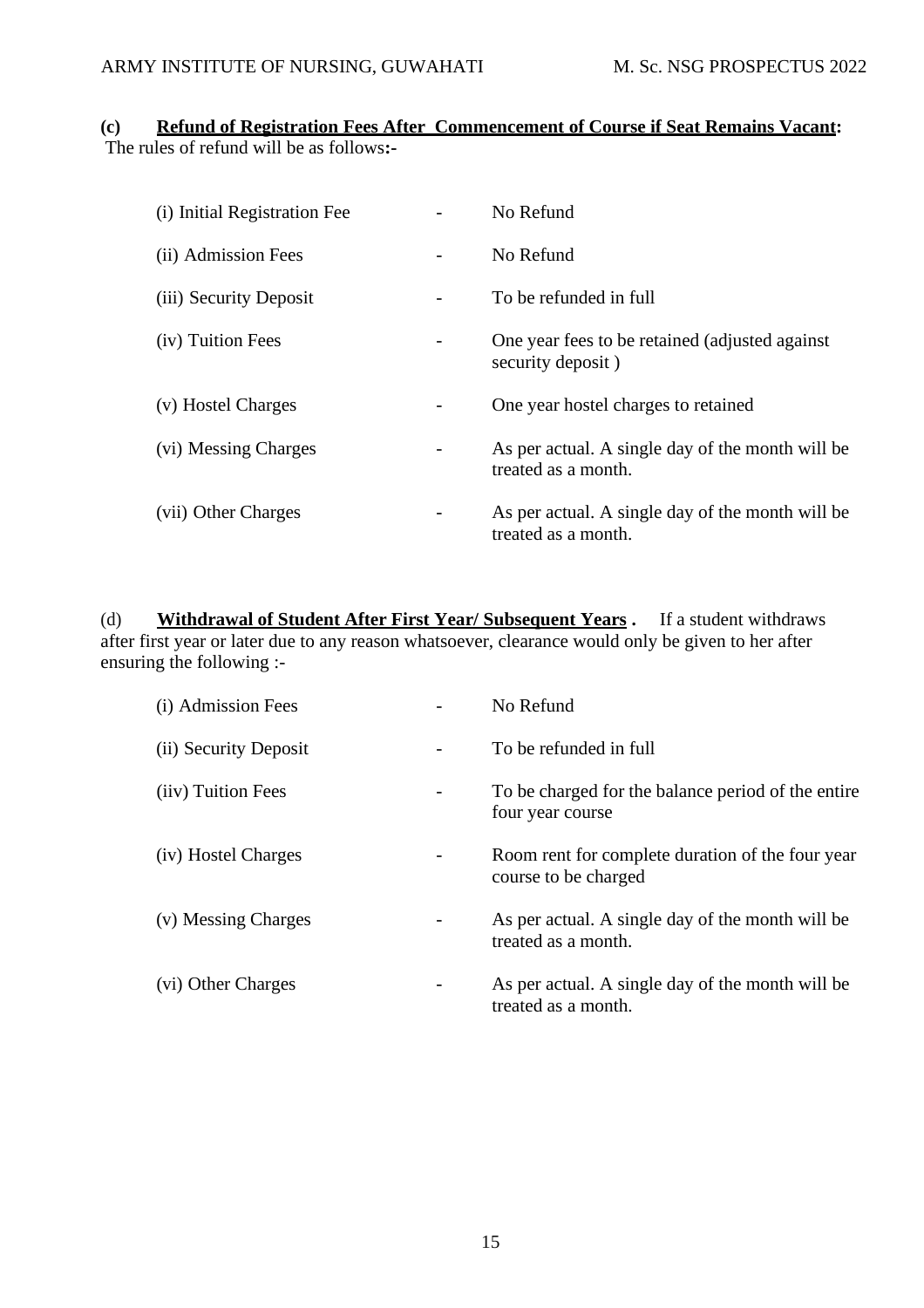#### **34. UGC Notification on "Remittance and Refund of Fees and Other Centric Issues"**

- (a) Verification and Non retention of Students Academic and Personal testimonials
	- No **Institution of Higher Education (HEI)** shall insist upon a student to submit the original academic and personal certificates and testimonials like mark-sheets, school leaving certificates and other such documents at the time of submitting admission form.
	- In line with instructions issued by Ministry of Personnel, Public Grievances & Pension, Department of Administrative Reforms, PG & Pension, the Commission has already written to Institution of Higher Education about allowing self –attestation of documents such as mark-sheets, birth certificate etc by the applicant where there is a system of verification of the original certificates and testimonials at any stage before the finalization of the process of admission.
	- AIN, Guwahati will physically verify the original documents at the time of admission of the student in her presence and return them immediately after satisfying themselves about their authenticity and veracity, keeping the self attested copies for their record.
	- The self attested testimonials of students shall be held valid and authentic by institution concerned and /or the affiliating university for all purposes and administrative requirements and should there be a need for physical verification at any time during the course of program of study, such verification shall be undertaken in the presence of the student and certificates and testimonials thus verified shall be returned immediately to the student.
	- Taking the certificates and testimonials into institutional custody under any circumstances or pretexts is strictly prohibited for it is a coercive tactic which can be misused for blackmailing students who wish to withdraw admission from the institute for better prospects or other compulsions.
	- In case of any suspicion over the authenticity or genuineness of the testimonials, the reference may be made to the university or the Board which issues certificates to the student and the admission be subjected to the authentication, but original certificates shall not be retained under any circumstances.

#### (b) Remittance and Refund of Fees

• AIN, Guwahati will not make it mandatory for applicants to purchase the institutional prospectus any time during the course of the program of study. Purchasing prospectus shall be the personal choice of the student and she has all rights to decide against it in case she wishes to access the information from institutional website. As laid down in the Right to Information Act, 2005, and reiterated in the UGC Guidelines on Students' entitlement, AIN, Guwahati will disclose on their website and prospectus information like the status of the institution, its affiliation, accreditation rating, physical assets and amenities, course-wise sanctioned intake of students, details of faculty, and any other information about its functioning necessary for a student to make a fully informed choice.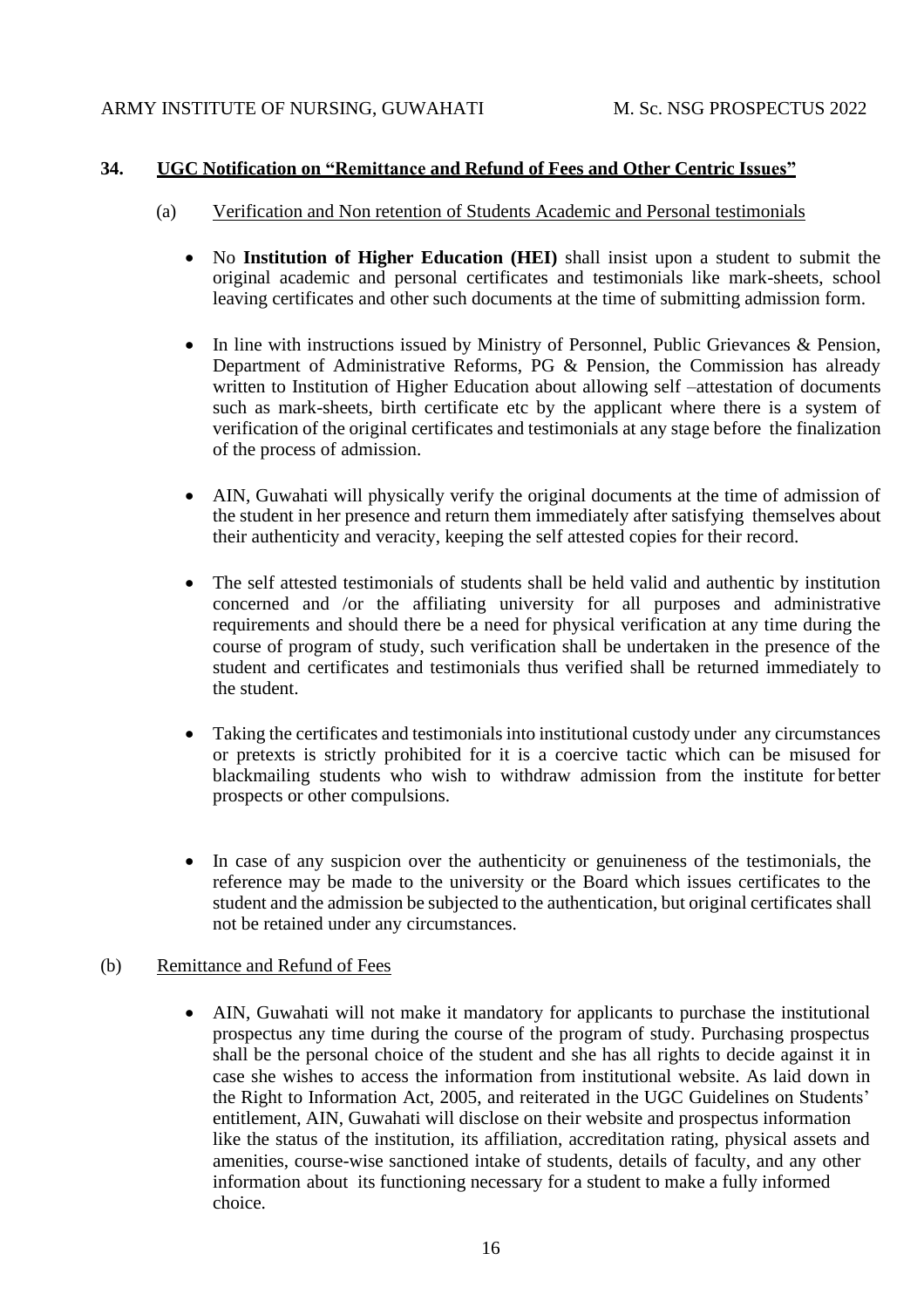- AIN, Guwahati will charge fees in advance only for the semester/year in which a student is to engage in academic activities. Collecting advance fees for entire program of study or for more than one semester/year in which a student is enrolled is strictly prohibited as it restricts the student from exercising other options of enrolment elsewhere. This enabling provision is in line with the UGC guidelines on Choice-Based Credit System (CBCS) and Model Curricula which are geared towards promoting a student's inter institutional mobility.
- If a student chooses to withdraw from the programme of study in which she is enrolled, the institution concerned shall follow the following four-tier system for the refund of fees remitted by the student :-

| Ser   | Percentage of Refund | Point of time when notice of withdrawal of        |
|-------|----------------------|---------------------------------------------------|
|       | Aggregate fees*      | admission is served to HEI                        |
| (i)   | 100%                 | 15 days before the formally notified last date of |
|       |                      | admission.                                        |
| (ii)  | 80%                  | Not more than 15 days after the formally-         |
|       |                      | notified last date of admission                   |
| (iii) | 50%                  | More than 15 days but less than 30 days after     |
|       |                      | formally- notified last date of admission.        |
| (iv)  | $00\%$               | More than 30 days after formally-notified last    |
|       |                      | date of admission.                                |
|       |                      |                                                   |

\*(Inclusive of course fees and non-tuition fees but exclusive of caution money and security deposit)

In case of (i) in the table above, the HEI concerned shall deduct an amount not more than 10% of the aggregate fees as processing charges from the refundable amount.

Fees shall be refunded by all HEIs to an eligible student within fifteen days from the date of receiving a written application from him/her in this regard.

#### **UNIFORM**

35. M Sc Nursing students should wear uniform with institute logo while performing clinical and field practice and wearing of uniform is compulsory. The uniforms will be centrally procured after admission. The cost of uniform will be borne by the M Sc Nursing student.

#### **MISCELLANEOUS**

36. No correspondence of any kind will be entertained regarding results or selection. Results of the entrance will be on the institute website. It will be informed to the student by post also.

**37.** A candidate has to submit medical fitness certificate in the prescribed form (Certificate No 4)**. Married candidates must ensure that they take due precautions to avoid pregnancy during the course so as to prevent long absence. Undue absence will not be condoned. No excuse in this regard will be entertained. All candidates are expected to complete the mandatory requirements as specified by INC, New Delhi.**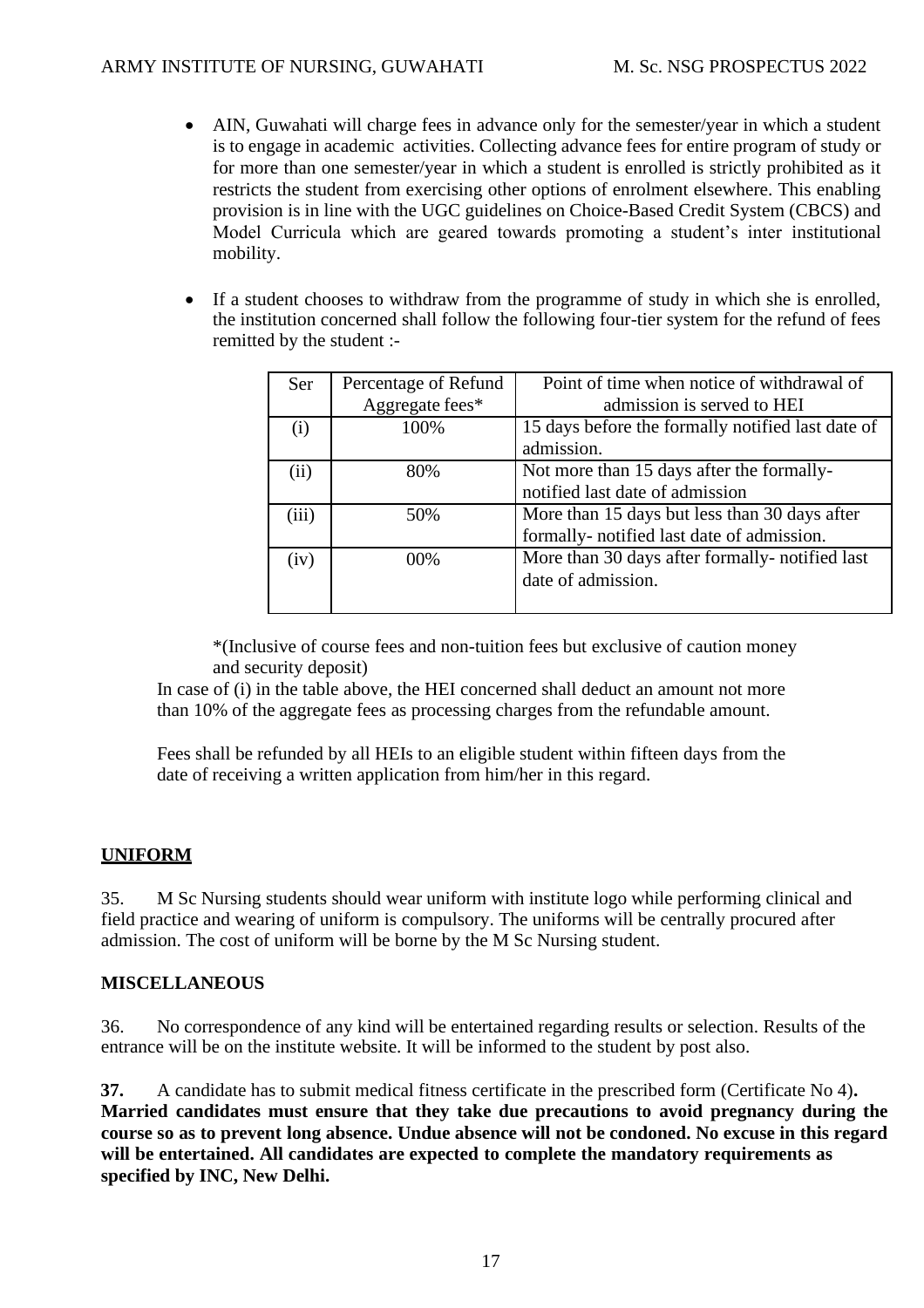38. Candidates detected to have supplied wrong information, documents or testimonials at any stage shall be disqualified from the course and legal action as deemed proper shall be initiated against her.

39. Application without proper enclosures received by any mode (Regd Post/Speed Post/ Courier Service/By hand) will be rejected. Applications received after due date will not be accepted.

40. Leave/ Holiday will be applicable as per College and University regulations.

#### **NOTE**:

**ALL ADMISSIONS MADE BY AIN ARE PROVISIONAL UNTIL APPROVED BY THE UNIVERSITY. IT IS THE RESPONSIBILITY OF THE CANDIDATE TO ASCERTAIN WHETHER THEY POSSESS THE REQUISITE ELIGIBILITY & QUALIFICATIONS FOR ADMISSION. HAVING BEEN CALLED FOR WRITTEN TEST DOES NOT NECESSARILY MEAN ACCEPTANCE OF ELIGIBILITY. IF A CANDIDATE IS FOUND INELIGIBLE AT ANY STAGE DURING THE ENTIRE PROCESS, THE INSTITUTE RESERVES THE RIGHT TO CANCEL HER CANDIDATURE/ ADMISSION TO THE COURSE WITHOUT REFUND OF THE FEES/ CHARGES PAID.**

#### **Documents Required**

41. Application forms must be accompanied by the following documents:-

(a) Proof of age as it appears in the mark- sheet of SSC/Class 10/equivalent examination (photocopy).

(b) Photocopy of Certificate of passing (10+2) CBSE/equivalent qualifying examination.

(c) B Sc Nursing/ Basic B Sc Nursing/ Post Basic B Sc Nursing Degree certificate & mark sheet of all years.

(d) Registration certificate from respective state nursing council duly updated as per existing policy. Registration with Assam Nursing council prior to admission is mandatory.

**(e)** Address for correspondence **(Appendix A).**

(f) Documents regarding proof of study in the INC recognized IGNOU study centre in case of candidate passed from IGNOU.

(g) Domicile Certificate from Deputy Commissioner (DC) of respective district for civilian students from North East. (for Civil Category students only)

(h) Two passport size photo (unattested) with name and Application No on reverse.

(i) As per INC, New Delhi letter of dated 03.01.12 the candidate has to furnish an affidavit at the time of admission to the effect that she is attending M Sc Nursing Course as a full time regular student and not working in any institution during the period of the course.

(j) Copies of certificates attached to the application form (whether Xerox or typewritten), should be attested by the Principal of the Institute/Gazetted officer/Special Executive Magistrate/Head Master of Secondary School or a staff member of an Institute not below the grade of Lecturer.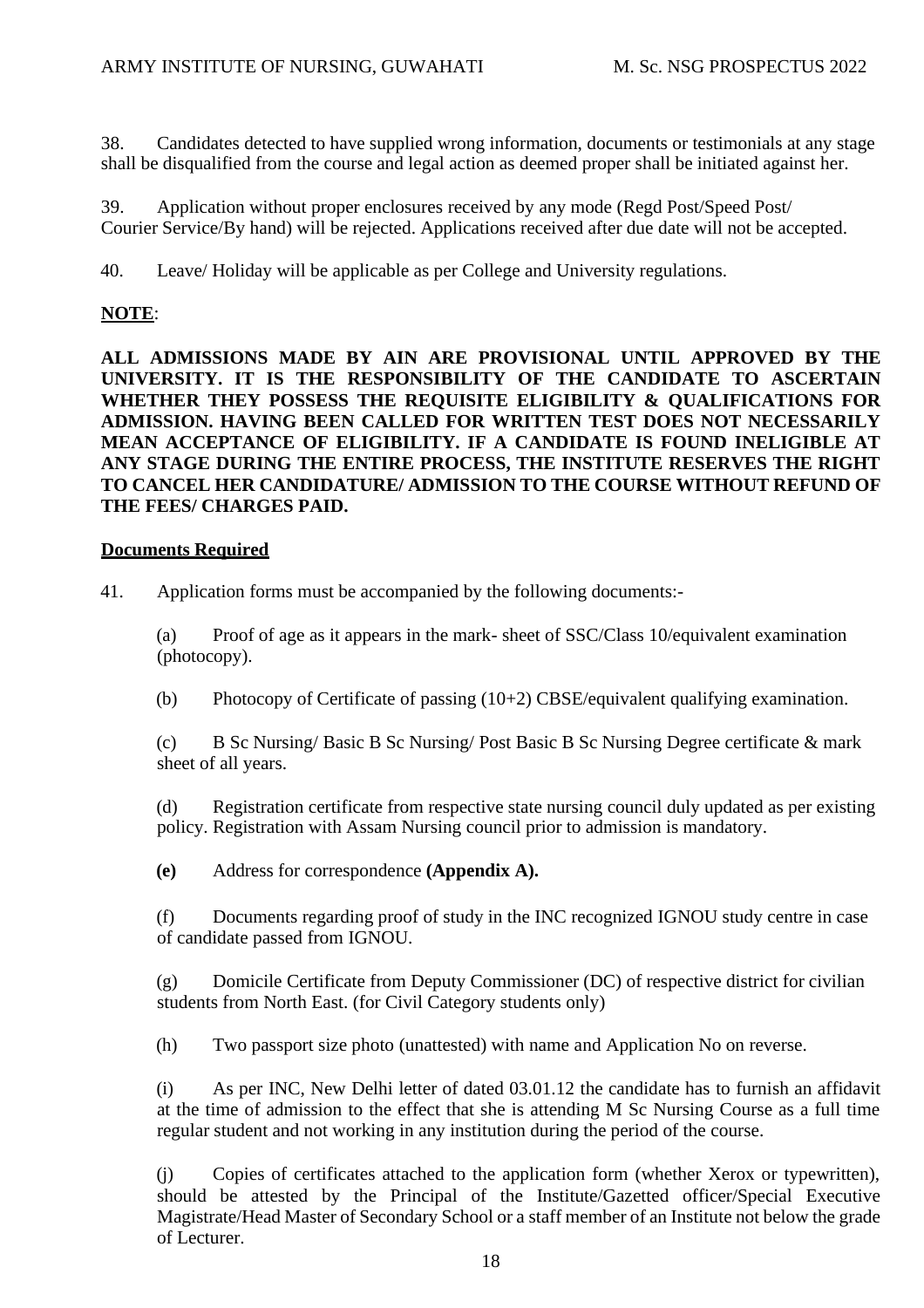#### **LEGAL JURISDICTION**

42. Any dispute regarding the terms and conditions of admission, sale of prospectus, conduct of admission, course, fees, examination, promotion, attendance, pass marks and evaluation of papers etc., concerning the Army Institute of Nursing, Guwahati, Basistha Road, P.O. Basistha, Assam, PIN – 781029 shall be subject to the jurisdiction of the courts situated at Guwahati, Assam.

#### **ARBITRATION**

43. Any dispute concerning the interpretation of any of the terms and conditions of admission and any of the paragraphs of this prospectus or any dispute concerning the sale of prospectus, conduct of admission, course, fees, examination, promotion, attendance, pass marks, evaluation of papers etc., shall be resolved amicably. If the student or any parent representing any minor student and the Institute fails to resolve the dispute amicably, the matter should be referred to the sole Arbitration of the Chairman or any other person(s) nominated by the Chairman. The award passed by the sole Arbitrator shall bind boththe parties. The place of arbitration shall be at Guwahati or the Institute premises only and the provisions of Arbitration and Conciliation Act, 1996 shall apply to the arbitration proceedings. The courts situated at Guwahati alone shall have the jurisdiction to entertain any application or litigation concerning the arbitration.

#### **APPEAL**

44. Any student aggrieved by any order or orders passed by any authority or authorities of AIN Guwahati shall be entitled to prefer an appeal before the Managing Committee represented by the Member Secretary and the Registrar within a period of 30 days from the date of any such order and the Member Secretary shall place the appeal before the Managing Committee for passing appropriate orders. The Managing Committee presided over by the Chairman may provide the right of hearing to thestudent or the parent and pass appropriate orders in the form of resolution and communicate the decisionof the Managing Committee/Appellate Authority. Unless and until the remedy of appeal is availed by the student/parent, the arbitration clause cannot be invoked. The Appellate Authority or Managing Committee shall have the jurisdiction to entertain appeal concerning any grievance of the student connected with payment of fees, disciplinary action taken by the college, punishment imposed in case ofmalpractice or any act of misconduct, promotion, attendance, pass marks, valuation of papers etc. Wherever the matter concerns the interpretation of rules, regulations, ordinances of Srimanta Sankaradeva University of Health Sciences, Managing Committee/Appellate Authority shall have the right to direct the student(s)/parent(s) to Srimanta Sankaradeva University of Health Sciences, Guwahatior any other authority or authorities for the relief prayed for. The Appellate shall not pass any order or orders concerning any matters covered by the rules, regulations, ordinances, etc. to be interpreted by Srimanta Sankaradeva University of Health Sciences, Guwahati.

#### **RAGGING**

#### **"RAGGING IS NOT ALLOWED IN THE COLLEGE. STUDENTS ACCUSED OF RAGGING AND FOUND GUILTY AFTER DUE INVESTIGATION, WOULD BE EXPELLED FROMTHE INSTITUTE."**

#### **ACCIDENTS**

45. The Institute authorities are taking all precautions for proper care of the students. However, the Institute will not be held responsible for any unforeseen accident or death of the student during the training and stay at the Institute Hostel.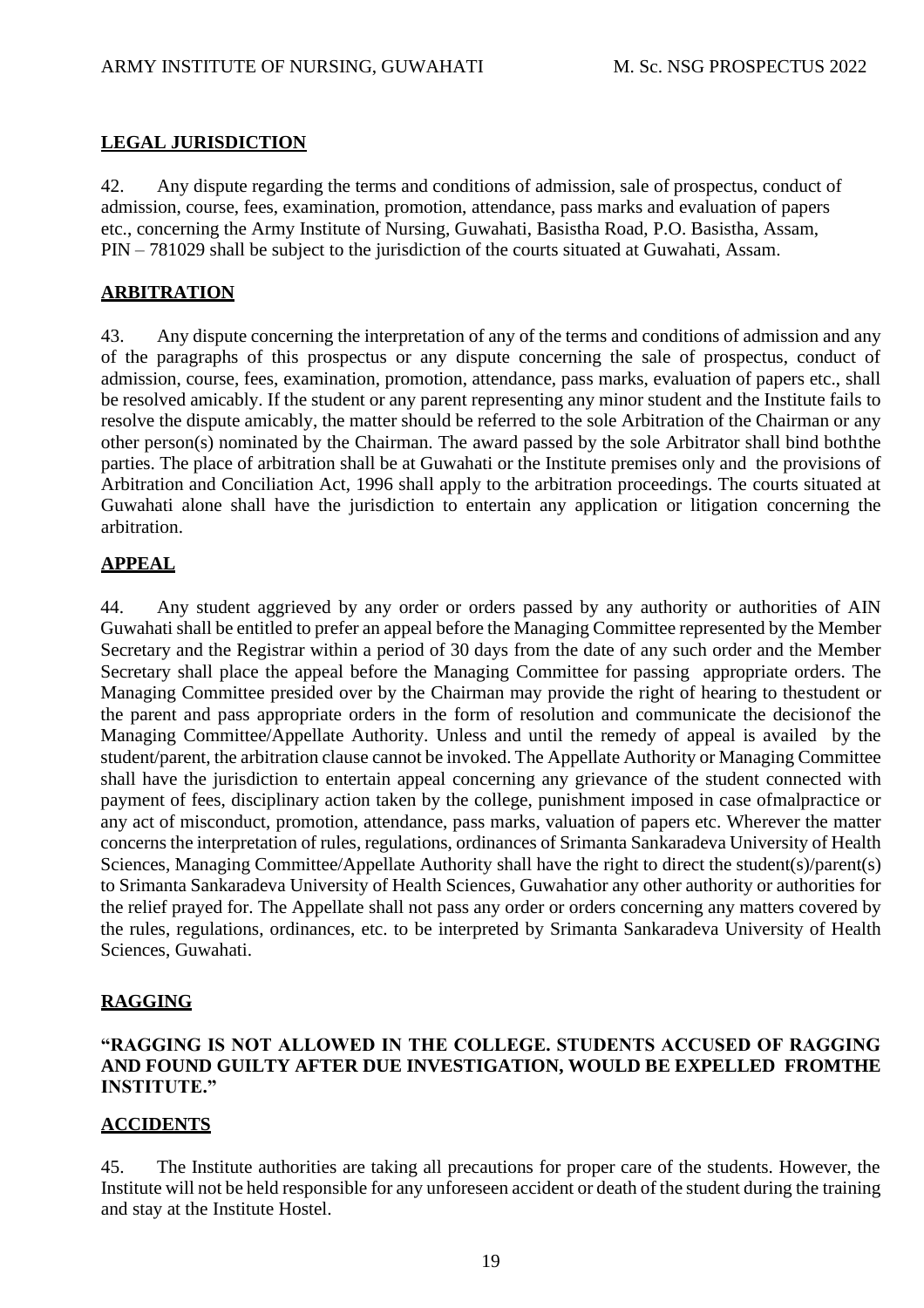### **DISCIPLINE**

46. Students admitted to AIN are expected to behave and conduct themselves in a most disciplined manner. The discipline and behavior of the students will be governed by AWES Rules and Regulations for Colleges, rules and regulations of Srimanta Sankaradeva University of Health Sciences and UGC. Serious breach of discipline detrimental to the general tenor or discipline of the Institution will be dealt with outright expulsion. Nonpayment of fees by due date will also result in expulsion of the student as per AWES rules. The management reserves the right to expel any student forthwith from the Institute/ hostel for any kind of indiscipline.

#### **ENQUIRIES**

47. Any queries on admission can be enquired from Principal or Registrar on Telephone Numbers 6901299910 during working hours. Queries can be cleared by e-mail also. E-mail address: [ainguwahati@yahoo.co.in.](mailto:ainguwahati@yahoo.co.in) Check website [www.ainguwahati.org](http://www.ainguwahati.org/) for more details.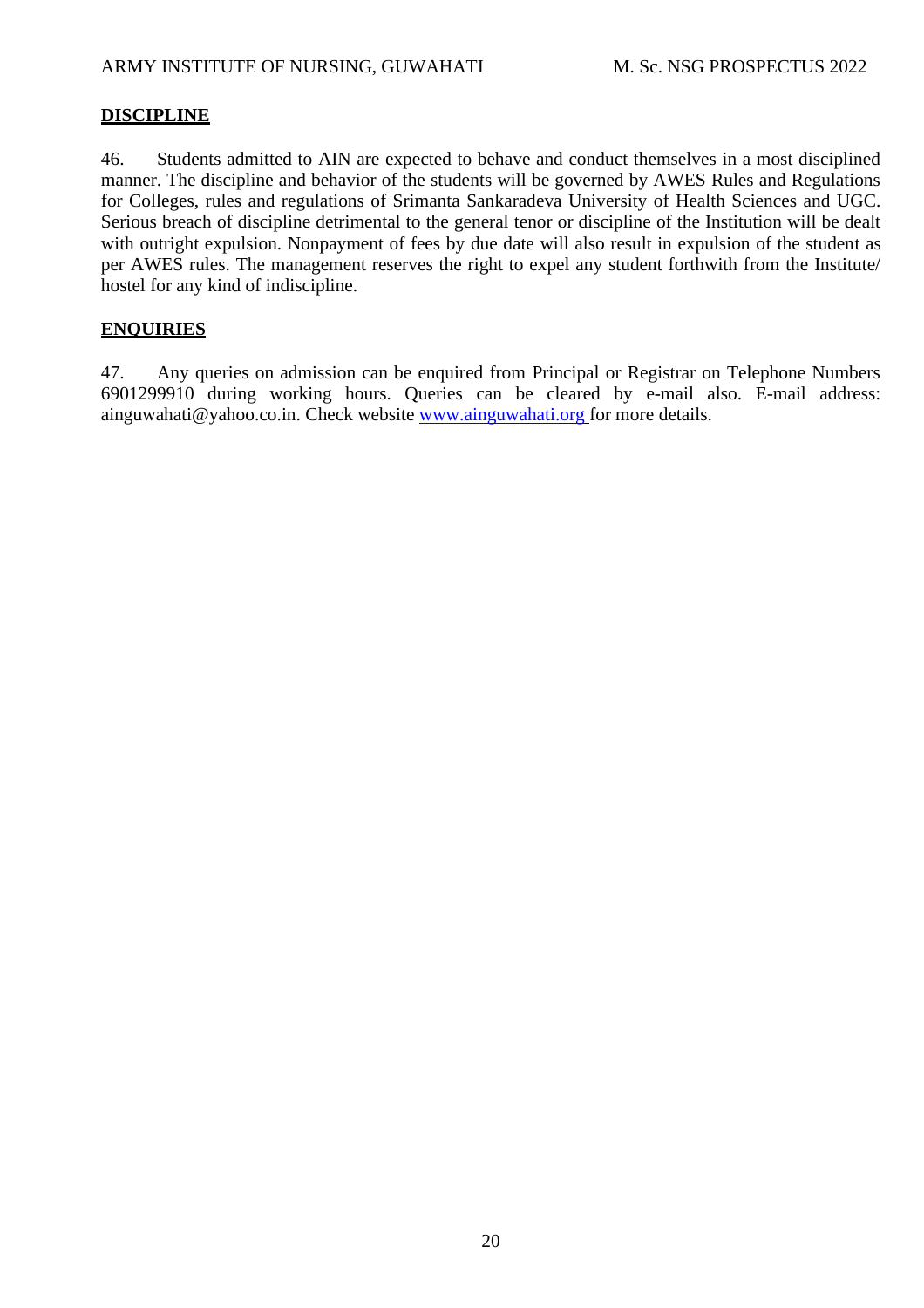# **CHECK LIST FOR ADMISSION TO M Sc (NURSING) COURSE 2022 AT AIN GUWAHATI**

| From,                        | To.                                 |
|------------------------------|-------------------------------------|
| Name in full                 | The Principal                       |
|                              | Army Institute of Nursing, Guwahati |
| Address                      | Basistha, Guwahati-781029           |
| Telephone No <b>Solution</b> | Assam                               |
| E-Mail                       |                                     |

**This is to certify that the following documents are enclosed herewith (tick against each) :-**

|            |                                                                                                                                                                       | To be filled in<br>by the Candidate | To be filled<br>in by AIN |
|------------|-----------------------------------------------------------------------------------------------------------------------------------------------------------------------|-------------------------------------|---------------------------|
| 1.         | Duly filled AIN GUWAHATI Application Form                                                                                                                             |                                     |                           |
| 2.         | Envelope for admit card with full address                                                                                                                             |                                     |                           |
| 3.         | Proof of age as it appears in the mark<br>sheet of SSC/Class 10/equivalent examination.                                                                               |                                     |                           |
| 4.         | Certificate of passing/appearing the B. Sc.<br>Nursing examination.                                                                                                   |                                     |                           |
| 5.         | Mark Sheet showing the marks obtained in<br>the B. Sc. Nursing examination.                                                                                           |                                     |                           |
| 6.         | Medical Certificate as prescribed in the form<br>(Certificate No 5)                                                                                                   |                                     |                           |
| 7.         | Address for Correspondence (Appendix 'A')                                                                                                                             |                                     |                           |
| 8.         | As applicable, one or more of the certificates<br>(Certificate No-1 to 3)                                                                                             |                                     |                           |
| 9.         | Experience Certificate issued by employer.                                                                                                                            |                                     |                           |
| 10.<br>11. | For children of decorated Army<br>personnel (Certificate No-4)<br>NOC from the appointing authority in case of<br>Govt. Servant/ Private/Continuing Service elsewhere |                                     |                           |
|            |                                                                                                                                                                       |                                     |                           |

Yours faithfully,

Signature of the candidate

Place :

Date :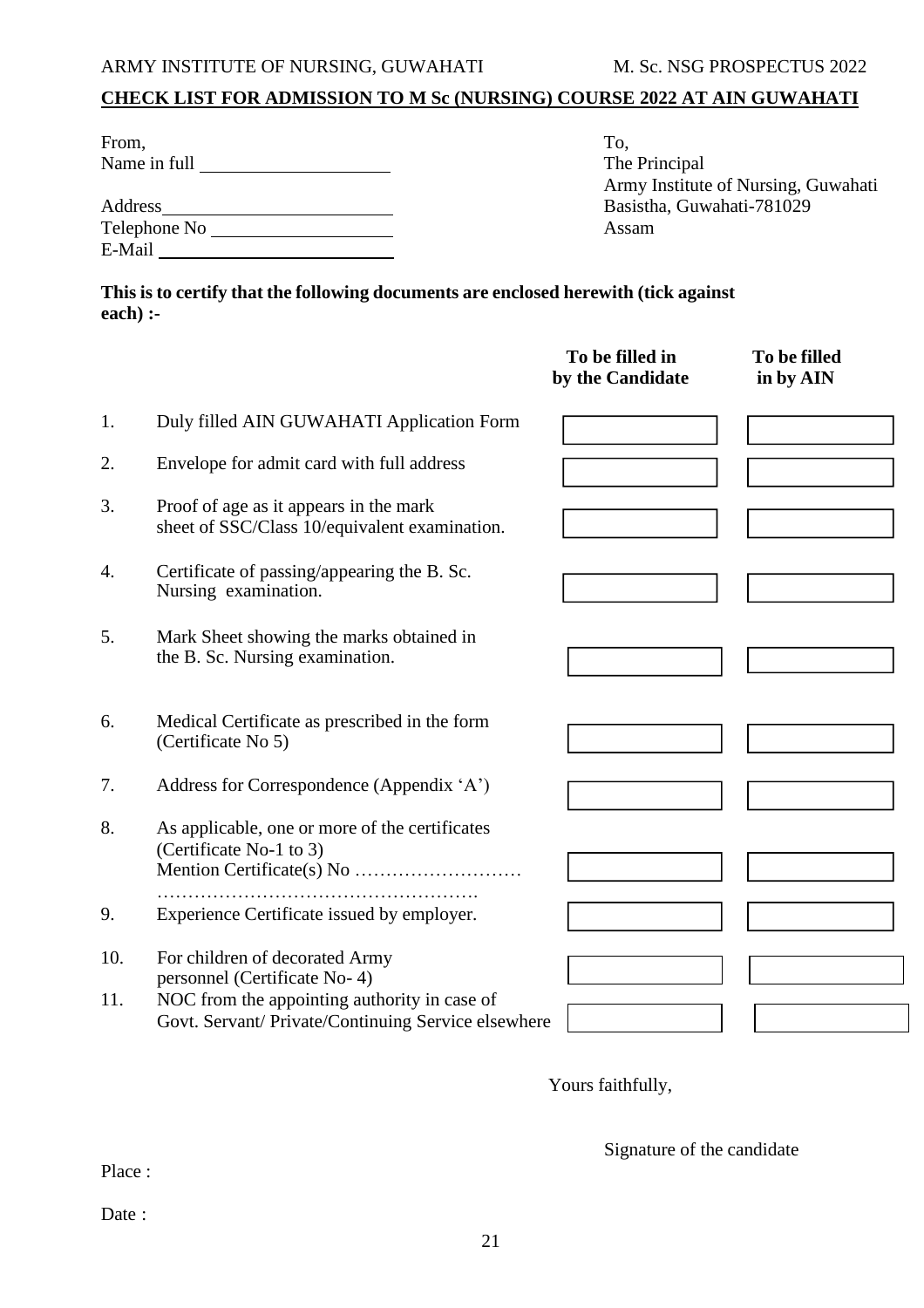**Appendix 'A'**

(To be submitted by all candidates)

|--|

(Use Capital Letter Only)

| <b>Name of Candidate</b>                                                                                                                                               |  |  |  |  |  |  |  |  |  |  |  |  |
|------------------------------------------------------------------------------------------------------------------------------------------------------------------------|--|--|--|--|--|--|--|--|--|--|--|--|
|                                                                                                                                                                        |  |  |  |  |  |  |  |  |  |  |  |  |
| <b>Full Postal Address</b>                                                                                                                                             |  |  |  |  |  |  |  |  |  |  |  |  |
|                                                                                                                                                                        |  |  |  |  |  |  |  |  |  |  |  |  |
|                                                                                                                                                                        |  |  |  |  |  |  |  |  |  |  |  |  |
|                                                                                                                                                                        |  |  |  |  |  |  |  |  |  |  |  |  |
|                                                                                                                                                                        |  |  |  |  |  |  |  |  |  |  |  |  |
|                                                                                                                                                                        |  |  |  |  |  |  |  |  |  |  |  |  |
|                                                                                                                                                                        |  |  |  |  |  |  |  |  |  |  |  |  |
|                                                                                                                                                                        |  |  |  |  |  |  |  |  |  |  |  |  |
|                                                                                                                                                                        |  |  |  |  |  |  |  |  |  |  |  |  |
| <b>PIN</b>                                                                                                                                                             |  |  |  |  |  |  |  |  |  |  |  |  |
|                                                                                                                                                                        |  |  |  |  |  |  |  |  |  |  |  |  |
| Telephone/Mobile No                                                                                                                                                    |  |  |  |  |  |  |  |  |  |  |  |  |
| E Mail Id                                                                                                                                                              |  |  |  |  |  |  |  |  |  |  |  |  |
|                                                                                                                                                                        |  |  |  |  |  |  |  |  |  |  |  |  |
|                                                                                                                                                                        |  |  |  |  |  |  |  |  |  |  |  |  |
| PARENT'S/HUSBAND UNIT ADDRESS<br>(Leave Blank if same as above & Applicable only for Defence Category Students)<br><b>NAME OF FATHER/MOTHER/HUSBAND</b><br><b>RANK</b> |  |  |  |  |  |  |  |  |  |  |  |  |
|                                                                                                                                                                        |  |  |  |  |  |  |  |  |  |  |  |  |
|                                                                                                                                                                        |  |  |  |  |  |  |  |  |  |  |  |  |
| <b>Address</b>                                                                                                                                                         |  |  |  |  |  |  |  |  |  |  |  |  |
|                                                                                                                                                                        |  |  |  |  |  |  |  |  |  |  |  |  |
|                                                                                                                                                                        |  |  |  |  |  |  |  |  |  |  |  |  |
|                                                                                                                                                                        |  |  |  |  |  |  |  |  |  |  |  |  |
|                                                                                                                                                                        |  |  |  |  |  |  |  |  |  |  |  |  |
|                                                                                                                                                                        |  |  |  |  |  |  |  |  |  |  |  |  |
|                                                                                                                                                                        |  |  |  |  |  |  |  |  |  |  |  |  |
| <b>PIN</b>                                                                                                                                                             |  |  |  |  |  |  |  |  |  |  |  |  |
|                                                                                                                                                                        |  |  |  |  |  |  |  |  |  |  |  |  |
| Telephone/Mobile No                                                                                                                                                    |  |  |  |  |  |  |  |  |  |  |  |  |
| E Mail Id                                                                                                                                                              |  |  |  |  |  |  |  |  |  |  |  |  |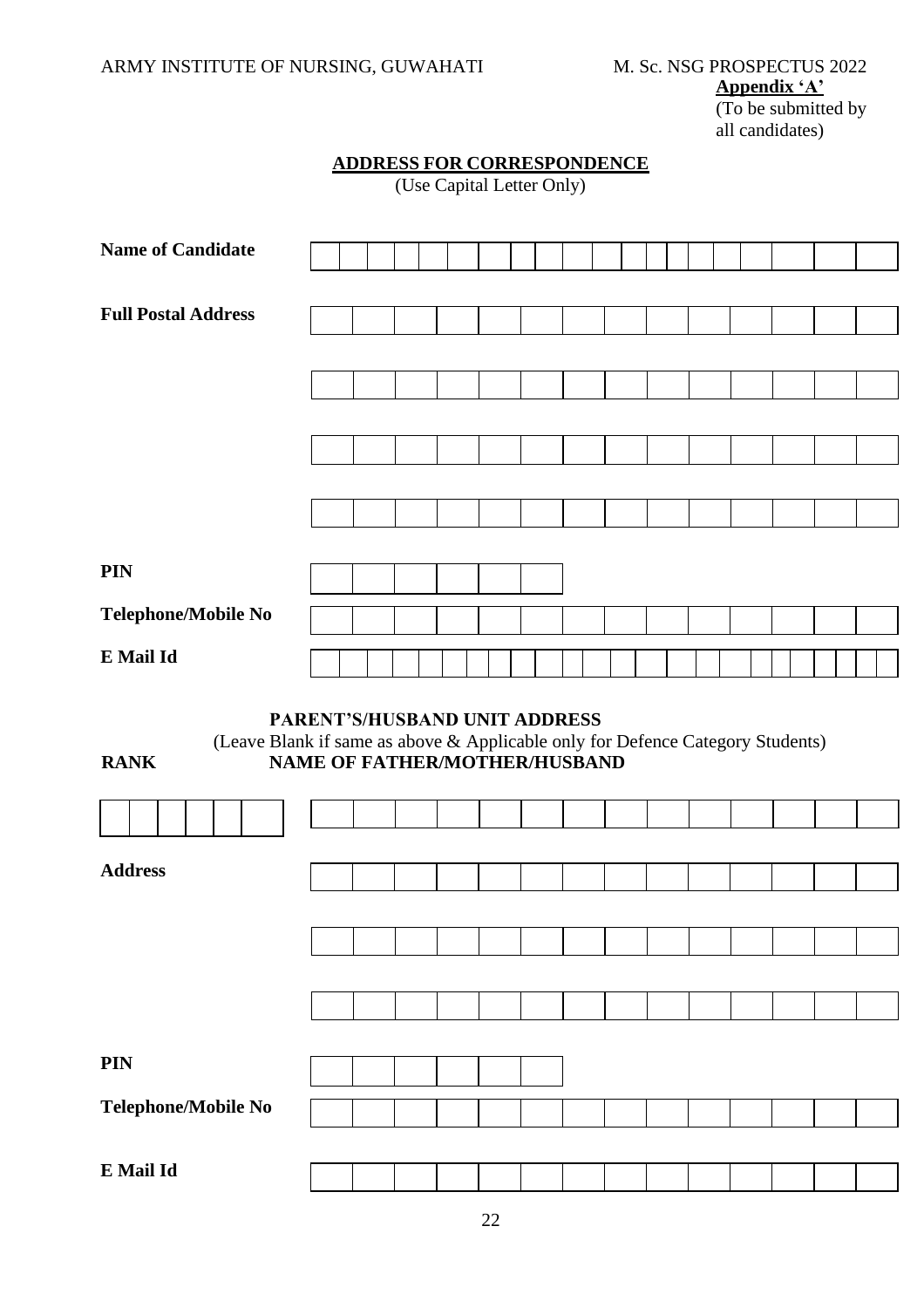#### **DECLARATION BY THE CANDIDATE**

| . . | declare that: |
|-----|---------------|
|     |               |

(a) I fulfill all the eligibility conditions as laid down in the prospectus.

(b) I have passed/ am appearing in the qualifying examination in (year).

(c) I have read all the rules for admission to the Course and only after understanding these rules I have filled in this application Form.

(d) The information given by me in my application form is true to the best of my knowledge and belief.

(e) I hereby agree to conform to any rule, act and law enforced by Govt/AWES/Institute/ University and I hereby undertake that as long as I am a student of this institute, I will do nothing either inside or outside the institute that will result in disciplinary action against me under the rules, acts and laws of the affiliating University/AWES/Institute.

(f) I fully understand that the management of this institute will have full liberty to expel/rusticate me from the institute for any infringement of the rules of conduct and discipline prescribed by the University/AWES/Institute and the undertaking given above.

(g) I undertake and bind myself to pay such fees, charges etc, which institute may levy from time to time and in the event of failure on my part and / or on the part of my son/daughter in this regard, the management of the institute may take such legal action as deemed fit.

(h) I fully understand that the ragging in banned is the Institute and Hostel and if I indulge in such act, I shall be subjected to laid down punishment.

Place:

(Signature of the Candidate)

Date:

2. I have read and I certify/accept all of the above clauses.

Place:

Date

(Signature of the Parent/Guardian/Husband) Name and Rank of Parent / Guardian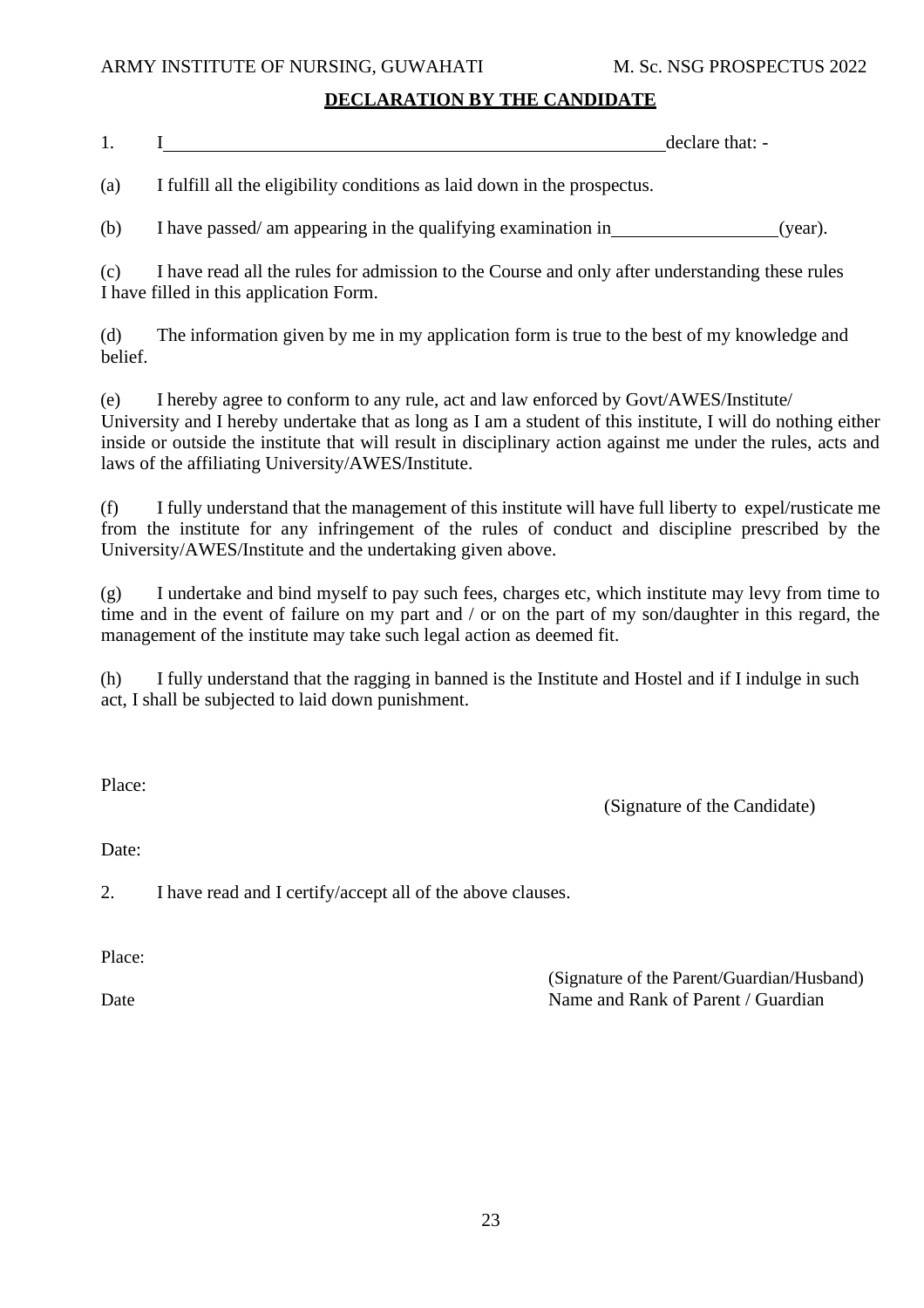#### **CHILDREN OF SERVING ARMY PERSONNEL HAVING 10 YEARS CONTINUOUS SERVICE IN THE ARMY,RETIRED/ RELEASED/ DISCHARGED AFTER 10 YEARS OF SERVICE/KILLED IN ACTION/DIED DURING SERVICE/DISABLED IN ACTION/MEDICALLY BOARDED OUT WITH PENSION** (By OC Unit/Army Personnel Branch/DSS& A Board/Record Office)

|                                | years of continuous service in the Army from _________________to_______________.                                                                                                                                                                                                                                                                                      |                                                                                                    |                                                       |
|--------------------------------|-----------------------------------------------------------------------------------------------------------------------------------------------------------------------------------------------------------------------------------------------------------------------------------------------------------------------------------------------------------------------|----------------------------------------------------------------------------------------------------|-------------------------------------------------------|
|                                | 2. Certified that Ms is Daughter of No<br><u>Example 18</u>                                                                                                                                                                                                                                                                                                           | <b>Or</b>                                                                                          |                                                       |
|                                |                                                                                                                                                                                                                                                                                                                                                                       |                                                                                                    |                                                       |
| 3.                             | Rank_Name_______who has been granted/awarded regular pension, liberalised family pension,<br>family pension or disability pension at the time of his superannuation, demise, discharge, release<br>medical board/invalided medical board.                                                                                                                             | <b>Or</b>                                                                                          |                                                       |
| 4.                             | Certified that Ms is daughter of No Name                                                                                                                                                                                                                                                                                                                              | <b>Or</b>                                                                                          |                                                       |
|                                | ex recruit No Name Name Name who was<br>medically boarded out and granted disability pension.                                                                                                                                                                                                                                                                         |                                                                                                    |                                                       |
| Place:<br>Date:                |                                                                                                                                                                                                                                                                                                                                                                       | OC Unit/Head of Department/<br>Records Office/RSB/ZSB<br>Name<br>Designation<br><b>Office Seal</b> |                                                       |
|                                |                                                                                                                                                                                                                                                                                                                                                                       |                                                                                                    |                                                       |
| Notes:                         |                                                                                                                                                                                                                                                                                                                                                                       |                                                                                                    | Paste applicant's<br>latest passport<br>size attested |
| 1.<br>2.<br>3.<br>4.<br>order. | Strike out the portion which is not applicable.<br>If retired/released with pensionary benefits, attach Certificate from pension paying authority.<br>If retired/released on medical grounds with disability pension, attach copy of medical<br>board proceedings.<br>If released/discharged after 10 years of service, attach copy of discharge certificate/ release |                                                                                                    | photograph                                            |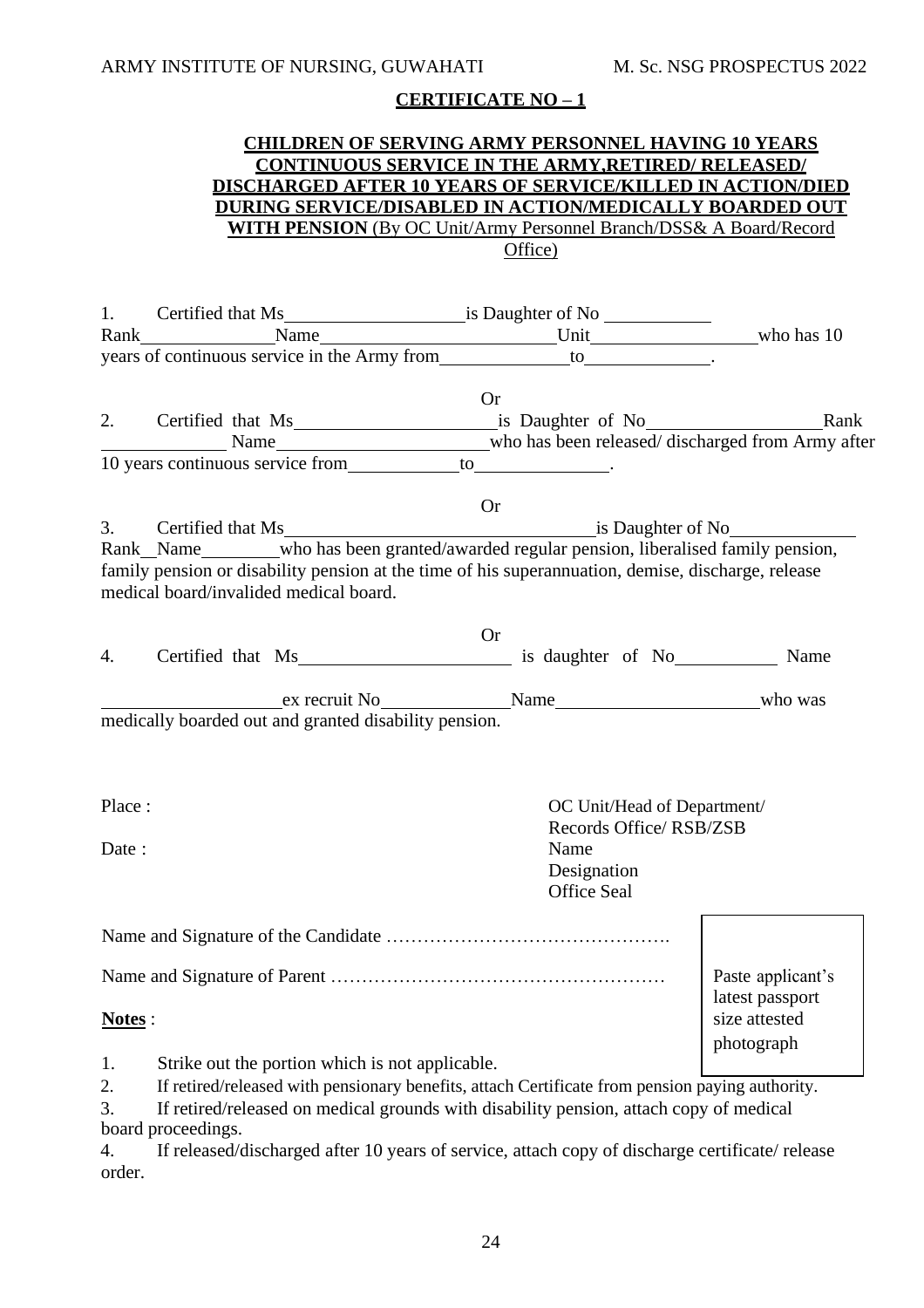#### **WIFE OF SERVING ARMY PERSONNEL HAVING CONTINUOUS SERVICE IN THE ARMY, RETIRED/ RELEASED/ DISCHARGED/KILLED/DIED DURING SERVICE/DISABLED IN ACTION/MEDICALLY BOARDED OUT WITH PENSION** (By OC Unit/Army Personnel Branch/DSS& A Board/Record Office)

|        | 1. Certified that Mrs is wife of No Rank                                                                                                                                                                                                                                                                                                                                                                            |                                                       |                                  |
|--------|---------------------------------------------------------------------------------------------------------------------------------------------------------------------------------------------------------------------------------------------------------------------------------------------------------------------------------------------------------------------------------------------------------------------|-------------------------------------------------------|----------------------------------|
|        |                                                                                                                                                                                                                                                                                                                                                                                                                     |                                                       |                                  |
|        |                                                                                                                                                                                                                                                                                                                                                                                                                     |                                                       |                                  |
| 2.     |                                                                                                                                                                                                                                                                                                                                                                                                                     | <sub>or</sub>                                         |                                  |
|        | after years continuous service from to to                                                                                                                                                                                                                                                                                                                                                                           |                                                       |                                  |
|        |                                                                                                                                                                                                                                                                                                                                                                                                                     |                                                       |                                  |
|        |                                                                                                                                                                                                                                                                                                                                                                                                                     | <sub>or</sub>                                         |                                  |
|        | Name Mame Mame  Mame  Mame  Mame  Mame  Mame  Mame  Mame  Mame  Mame  Mame  Mame  Mame  Mame  Mame  Mame  Mame  Mame  Mame  Mame  Mame  Mame  Mame  Mame  Mame  Mame  Mame  Mame  Mame  Mame  Mame  Mame  Mame  Mame  Mame  Ma<br>pension, liberalised family pension, family pension or disability pension at the time of his<br>superannuation, demise, discharge, release medical board/invalided medical board. | <b>or</b>                                             |                                  |
| 4.     | Certified that Mrs is wife of No                                                                                                                                                                                                                                                                                                                                                                                    |                                                       | Name                             |
|        | ex recruit No Name Name Name who was<br>medically boarded out and granted disability pension.                                                                                                                                                                                                                                                                                                                       |                                                       |                                  |
| Place: |                                                                                                                                                                                                                                                                                                                                                                                                                     | OC Unit/Head of Department/<br>Records Office/RSB/ZSB |                                  |
| Date:  |                                                                                                                                                                                                                                                                                                                                                                                                                     | Name<br>Designation<br><b>Office Seal</b>             |                                  |
|        |                                                                                                                                                                                                                                                                                                                                                                                                                     |                                                       |                                  |
|        |                                                                                                                                                                                                                                                                                                                                                                                                                     |                                                       | Paste applicant's                |
| Notes: |                                                                                                                                                                                                                                                                                                                                                                                                                     |                                                       | latest passport<br>size attested |
| 1.     | Strike out the portion which is not applicable.                                                                                                                                                                                                                                                                                                                                                                     |                                                       | photograph                       |
| 2.     | If retired/released with pensionary benefits, attach Certificate from pension paying authority.                                                                                                                                                                                                                                                                                                                     |                                                       |                                  |
| 3.     | If retired/released on medical grounds with disability pension, attach copy of medical<br>board proceedings.                                                                                                                                                                                                                                                                                                        |                                                       |                                  |

4. If released/discharged from service, attach copy of discharge certificate/ release order.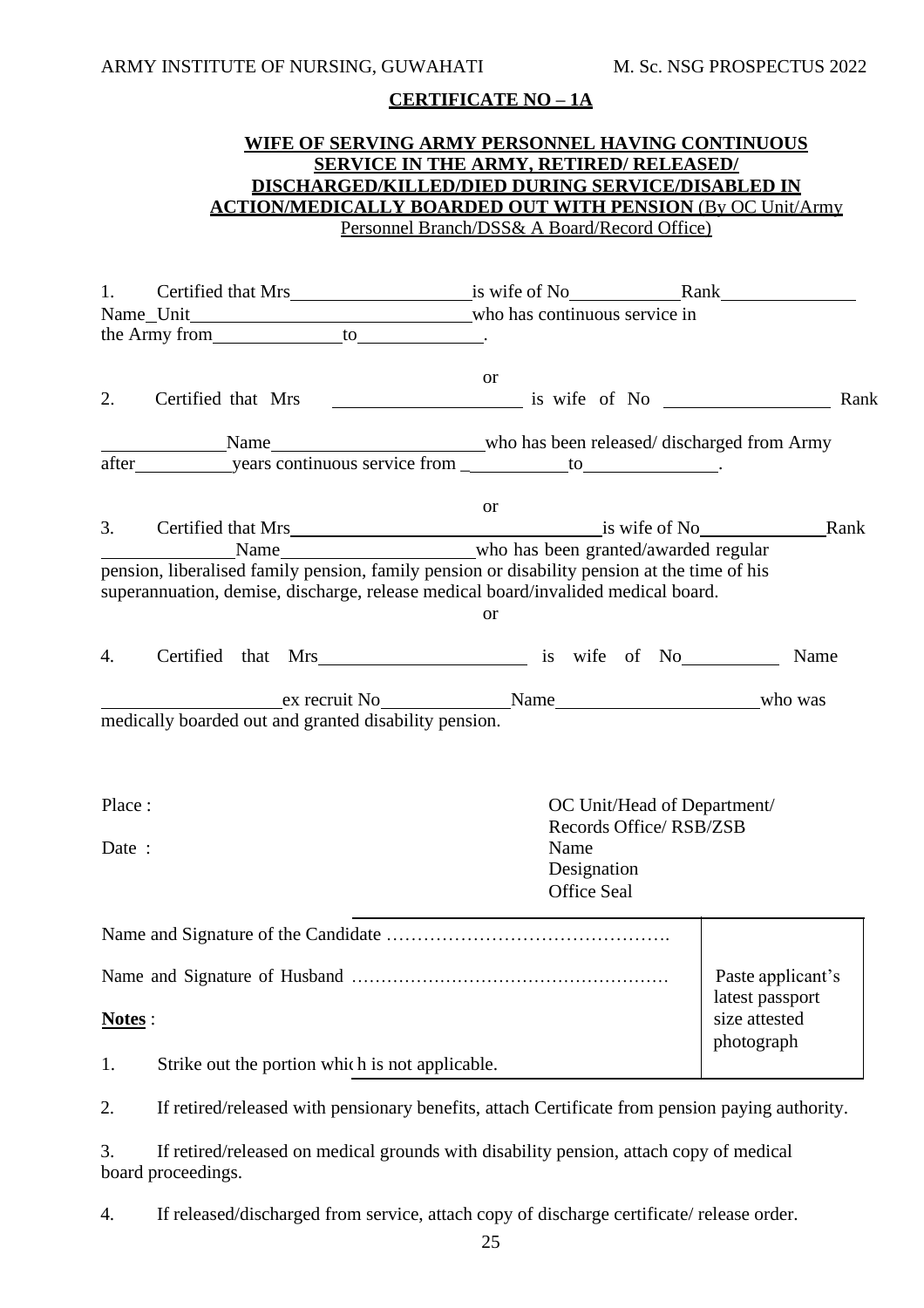#### **WARDS OF EX ARMY PERSONNEL WHO HAVE CONTINUOUS SERVICE BETWEEN 5(FIVE) TO 10 (TEN) YEARS IN ARMY/WARDS OF PERS OF ASSAM RIFLES**

(By OC Unit/Army/Assam Rifles/ Personnel Branch/Record Office/Army/Assam Rifles/ DSS& A Board)

| 1.              | Certified that Ms is Daughter of No                                                                                                                                                                                            |           |                                                                                                                                                |                                                                     |
|-----------------|--------------------------------------------------------------------------------------------------------------------------------------------------------------------------------------------------------------------------------|-----------|------------------------------------------------------------------------------------------------------------------------------------------------|---------------------------------------------------------------------|
|                 | Rank Name Vnit has years vers                                                                                                                                                                                                  |           |                                                                                                                                                |                                                                     |
|                 | of continuous service in the Army from to to the continuous service in the Army from to the contract of the contract of the contract of the contract of the contract of the contract of the contract of the contract of the co |           |                                                                                                                                                |                                                                     |
|                 |                                                                                                                                                                                                                                | <b>Or</b> |                                                                                                                                                |                                                                     |
|                 | 2. Certified that Ms is Daughter of No<br>Rank                                                                                                                                                                                 |           |                                                                                                                                                |                                                                     |
|                 |                                                                                                                                                                                                                                |           |                                                                                                                                                |                                                                     |
|                 |                                                                                                                                                                                                                                |           |                                                                                                                                                |                                                                     |
| Place:<br>Date: |                                                                                                                                                                                                                                | Name      | OC Unit/Army/Assam Rifles/<br>Head of Department/<br>Records Office Army/ Assam Rifles/<br><b>RSB/ZSB</b><br>Designation<br><b>Office Seal</b> |                                                                     |
|                 |                                                                                                                                                                                                                                |           |                                                                                                                                                |                                                                     |
|                 |                                                                                                                                                                                                                                |           |                                                                                                                                                | Paste applicant's<br>latest passport<br>size attested<br>photograph |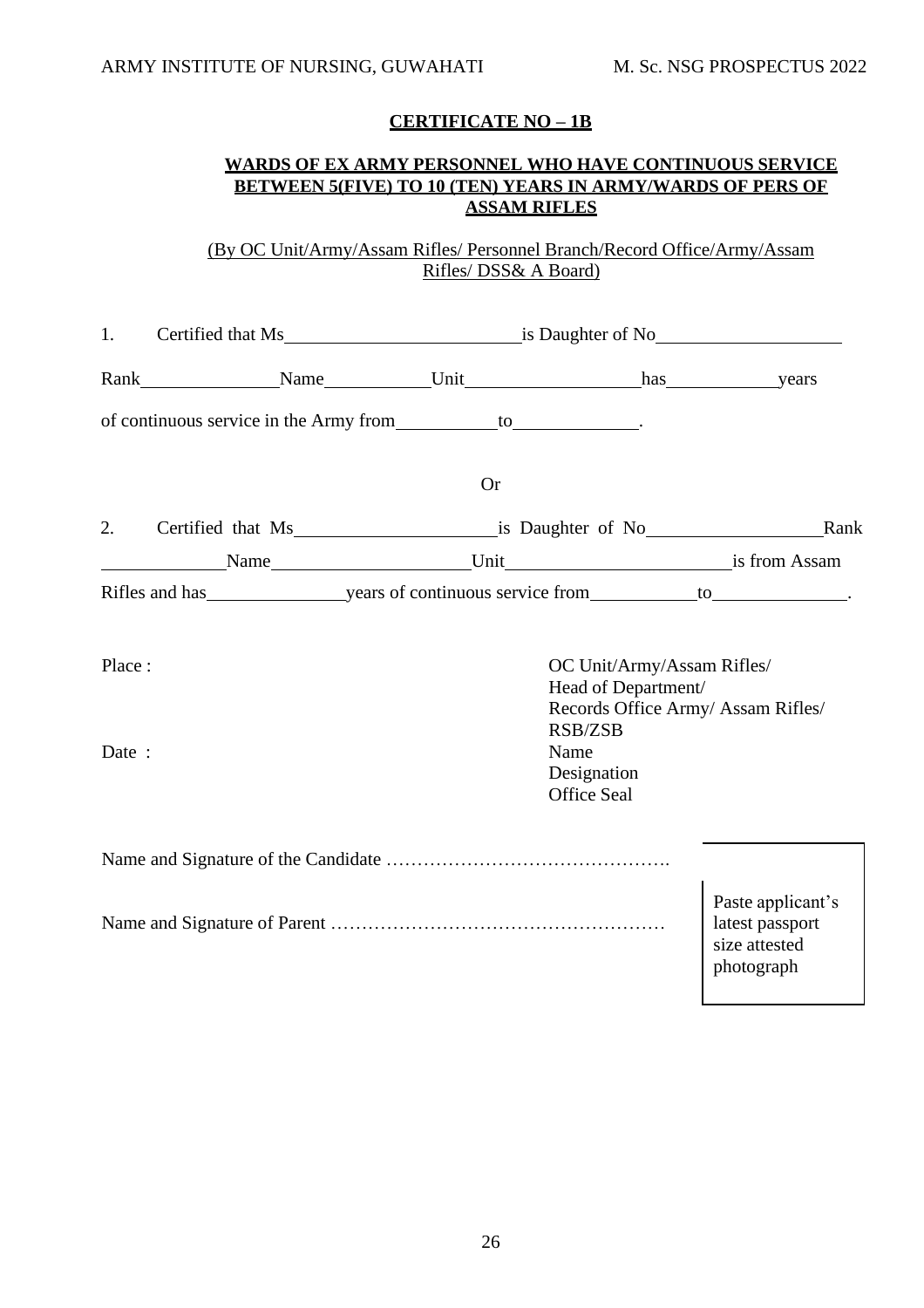#### **STEP CHILDREN OF ARMY PERSONNEL WHO WERE BORN FROM WEDLOCK WHERE AT LEAST ONE PARENT BELONGED TO THE ARMY/ADOPTED CHILDREN OF ARMY PERSONNEL WHO HAVE BEEN ADOPTED ATLEAST 5 YEARS PRIOR TO COMMENCEMENT OF COURSE** (By Personnel Branch Army HQ/ OC Unit)

1. Certified that Ms is daughter of No Rank Name Unit and she was born from wedlock where the father/mother belonged to Army and had served in the Army for 10 years or is serving in the Army and has minimum 10 years of service. Or 2. Certified that Ms is daughter of No Rank Name , who has 10 years of service in the Army and she was adopted on (5 years prior to commencement of course).

………………………………………………… latest passport size

Signature & No, Rank and Name of the Parent attested

Paste applicant's photograph

Place :

Date:

Signature of the Concerned OC Unit/ Concerned Record Office) Name Designation Office Seal

Name and Signature of the Candidate ……………………………………………………………….

Notes:

1. Attach copy of legal papers and Part II order of adoption of child.

2. Attach Certificate/ Part II order of birth and copy of kindred roll.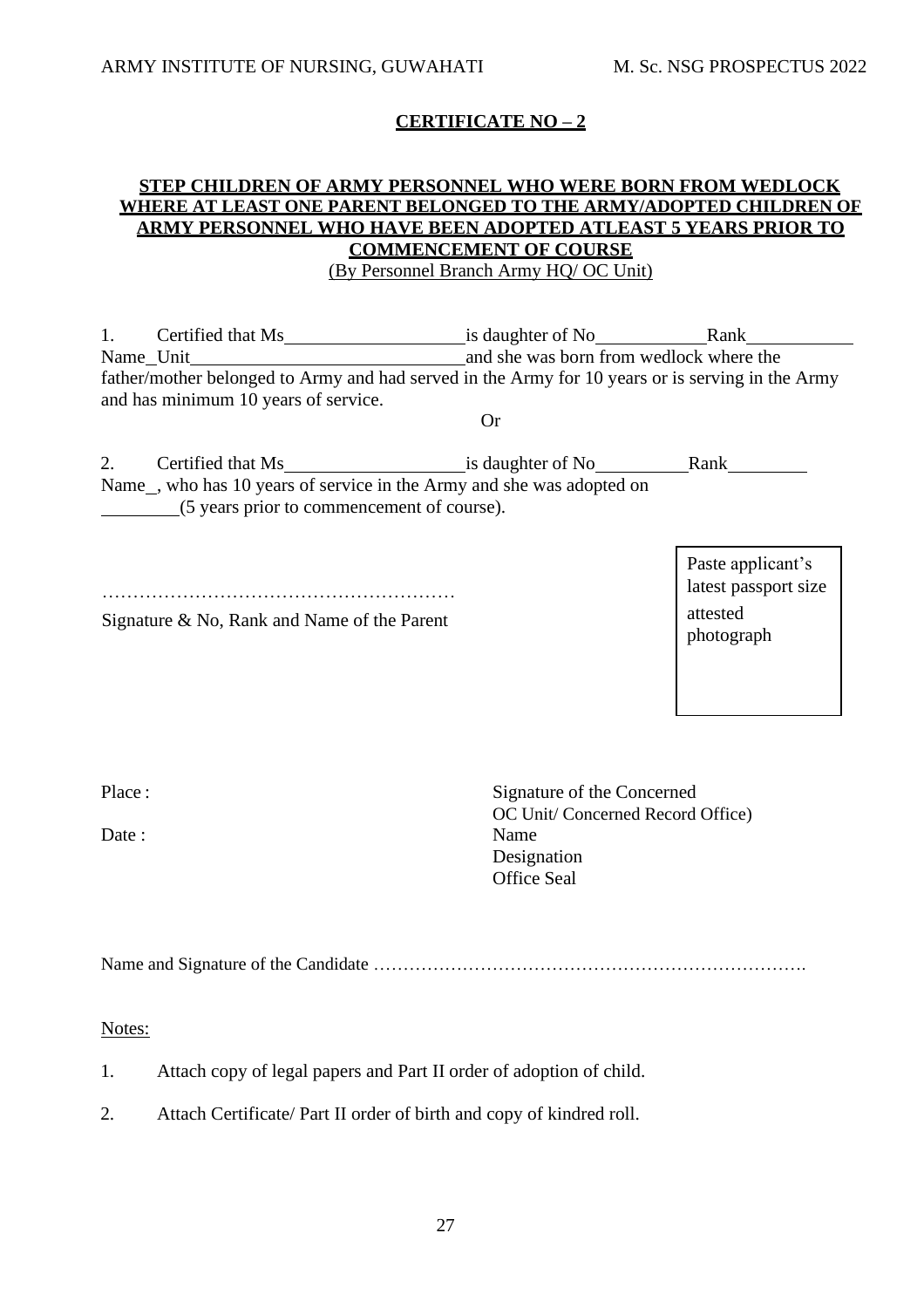# **CHILDREN/WIVES OF ARMY MEDICAL CORPS /ARMY DENTAL CORPS OFFICER SERVING IN AIR FORCE /NAVY MEDICAL ESTABLISHMENT AND /MNS/APS AND TA PERSONNEL**

(By Parent/Husband, Countersignature by OC Unit)

1. I, No Rank Name Father/Mother/Husband of contact that:-

(a) I am/was commissioned in Army Medical/Army Dental Corps and have/had not been seconded to Navy or Air Force and have years of service in the Army. Or

(b) I am/was commissioned in Army Medical /Army Dental Corps and have been transferred to Navy or Air Force but I have served in the Army for years. or

(c) I am an APS personnel on deputation who has put in years of service in the Army from to . Or

(d) I am an APS personnel directly recruited into APS and who is still serving in Army wef . Or

(e) I am a TA personnel who is in receipt of pension/who and has put in more than 10 years of embodied service in TA from to to the control of embodied service in TA from to the control of the control of the control of the control of the control of the control of the control of the control of the control of the

(f) I am a MNS personnel and who is in receipt of pension/who has put in more than 10 years of service as member of MNS.

Place : Signature

Date : Name, Designation and Unit

#### **CERTIFICATE (BY OC UNIT)**

The facts in the above mentioned undertaking have been verified from official records and found correct.

OC Unit (for serving personnel) RSB/ZSB (for retired personnel) Date : Name, Designation and Unit

#### **COUNTERSIGNED**

Concerned Staff Officer of Fmn HQs (for serving personnel) Date : RSB/ZSB (for retired personnel) Office Seal Name and Designation

Office Seal

Name and Signature of the Candidate

- 1. Strike out the portion/ Para not applicable
- 2. Relevant documents of service records.
- 3. 10 years' continuous service is not required in case of wives.

**Paste applicant's latest passport size attested photograph.**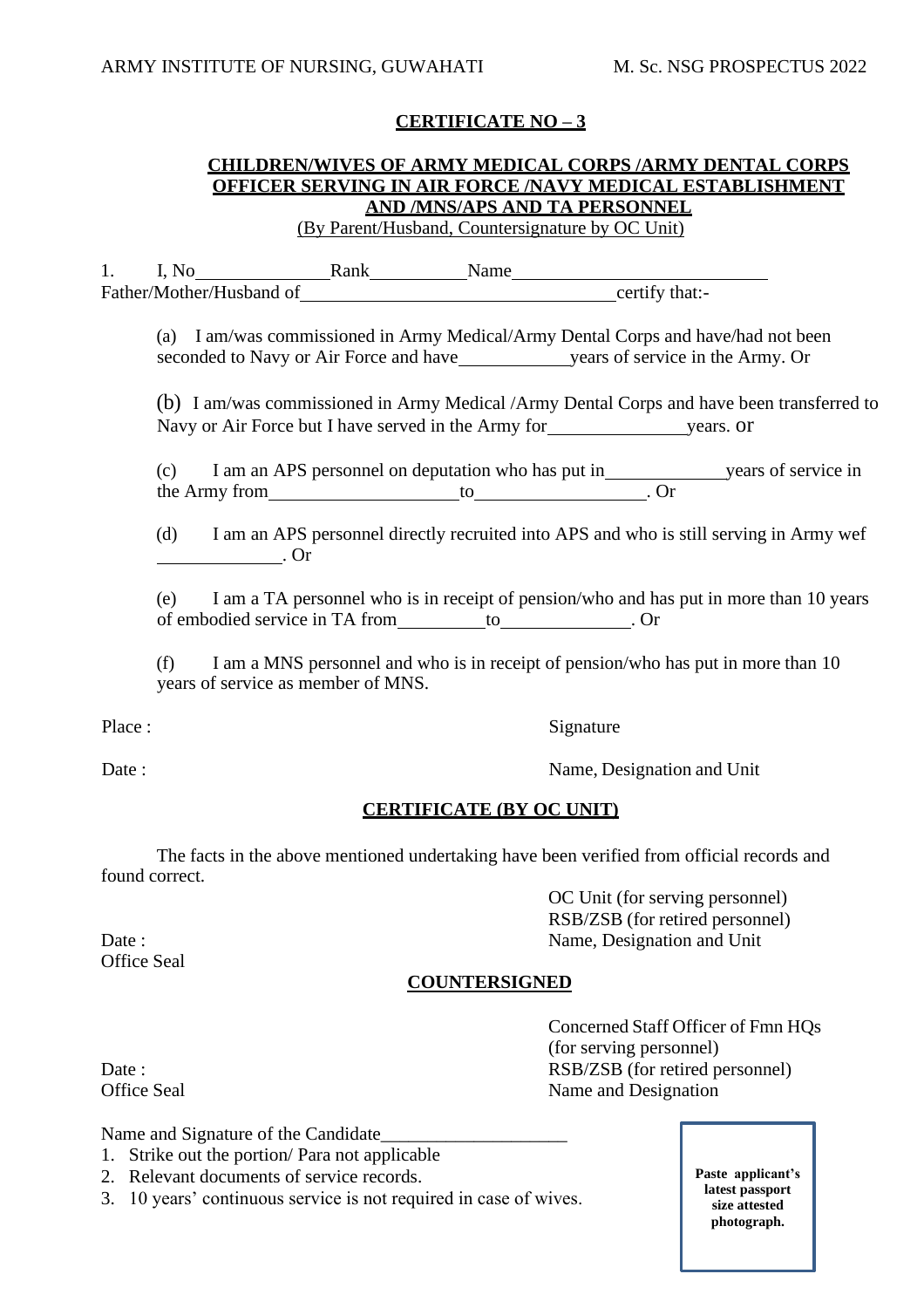# **CHILDREN OF DECORATED ARMY PERSONNEL (By AG's Branch, Army HQ/ Records Office/DSS & A Board)**

|                                                                     | It is certified that Ms                                                                                                                                                                                                        |  |
|---------------------------------------------------------------------|--------------------------------------------------------------------------------------------------------------------------------------------------------------------------------------------------------------------------------|--|
|                                                                     | Rank Rank Research Contract of the Research Contract of the Contract of the Contract of the Contract of the Contract of the Contract of the Contract of the Contract of the Contract of the Contract of the Contract of the Co |  |
|                                                                     |                                                                                                                                                                                                                                |  |
|                                                                     | has been awarded <u>for Gallant action</u> in <u>formal</u>                                                                                                                                                                    |  |
|                                                                     |                                                                                                                                                                                                                                |  |
| Paste applicant's<br>latest passport size<br>attested<br>photograph | OC/Head of Department<br>Records Office/RSB/ZSB<br><b>Office Seal</b>                                                                                                                                                          |  |

Note : Strike out which ever is not applicable

Please attach a Xerox copy of the certificate / Part II order duly attested.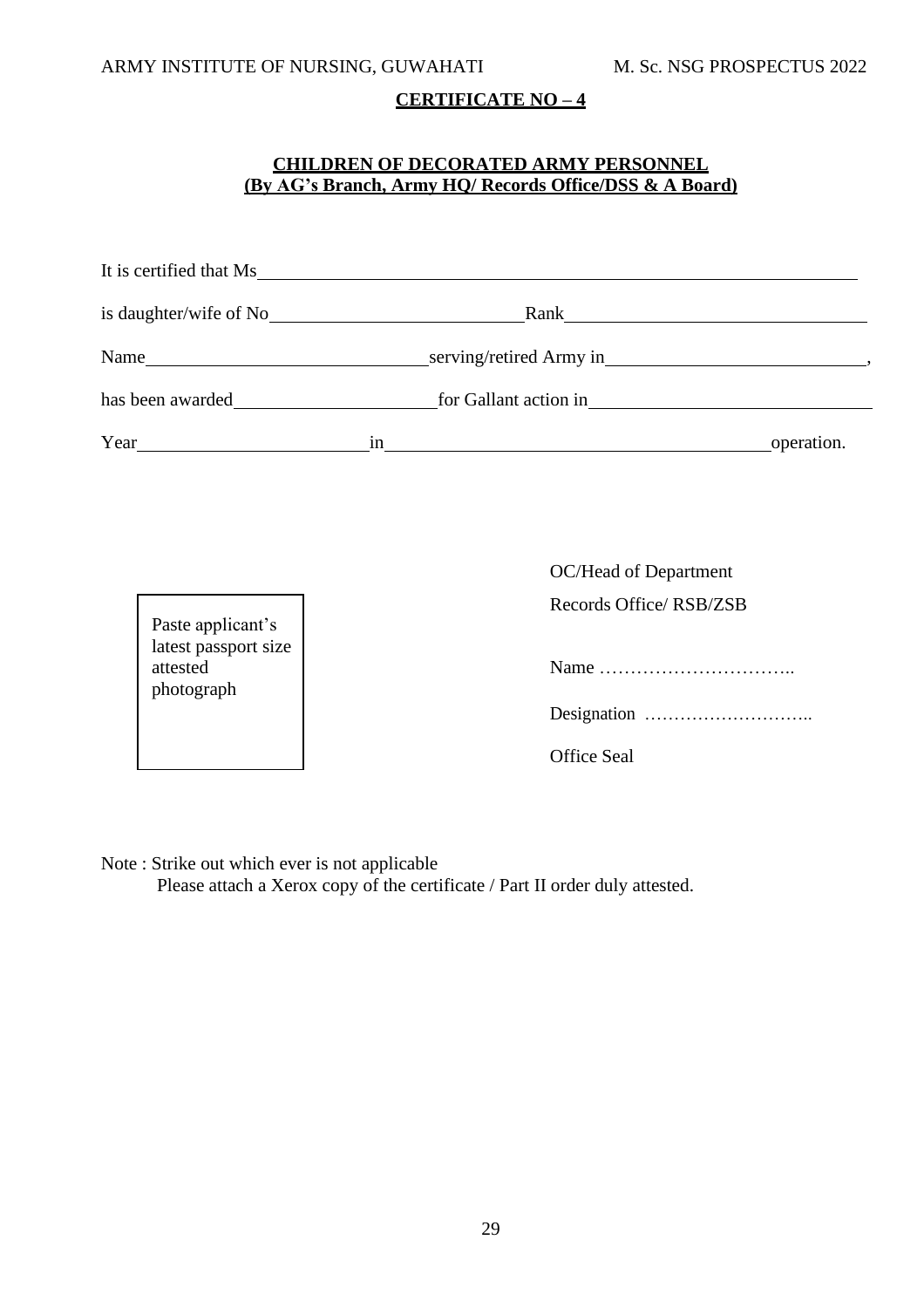# **CLAIMING WEGHTAGE TO GALLANTRY AWARD WINNERS/ WARDS OF WAR WIDOWS (By AG's Branch, Army HQ/Records Office/DSS & A Board)**

| Operation.                                     | (Unit), has been awarded for Gallantry in the Year during |  |
|------------------------------------------------|-----------------------------------------------------------|--|
|                                                | <b>Or</b>                                                 |  |
| It is certified that Ms is daughter of No Rank |                                                           |  |
|                                                |                                                           |  |
|                                                |                                                           |  |
| and was a 'Battle Casualty'.                   |                                                           |  |
|                                                |                                                           |  |

OC/Head of Department Record Office / DSS & A Board

Name …………………. Designation ……………

Office Seal

Note : Strike out which ever is not applicable.

Please attach a certified copy of the Part II Order / Gazette Notification conferring the award / copy of the award certificate for claiming the weightage.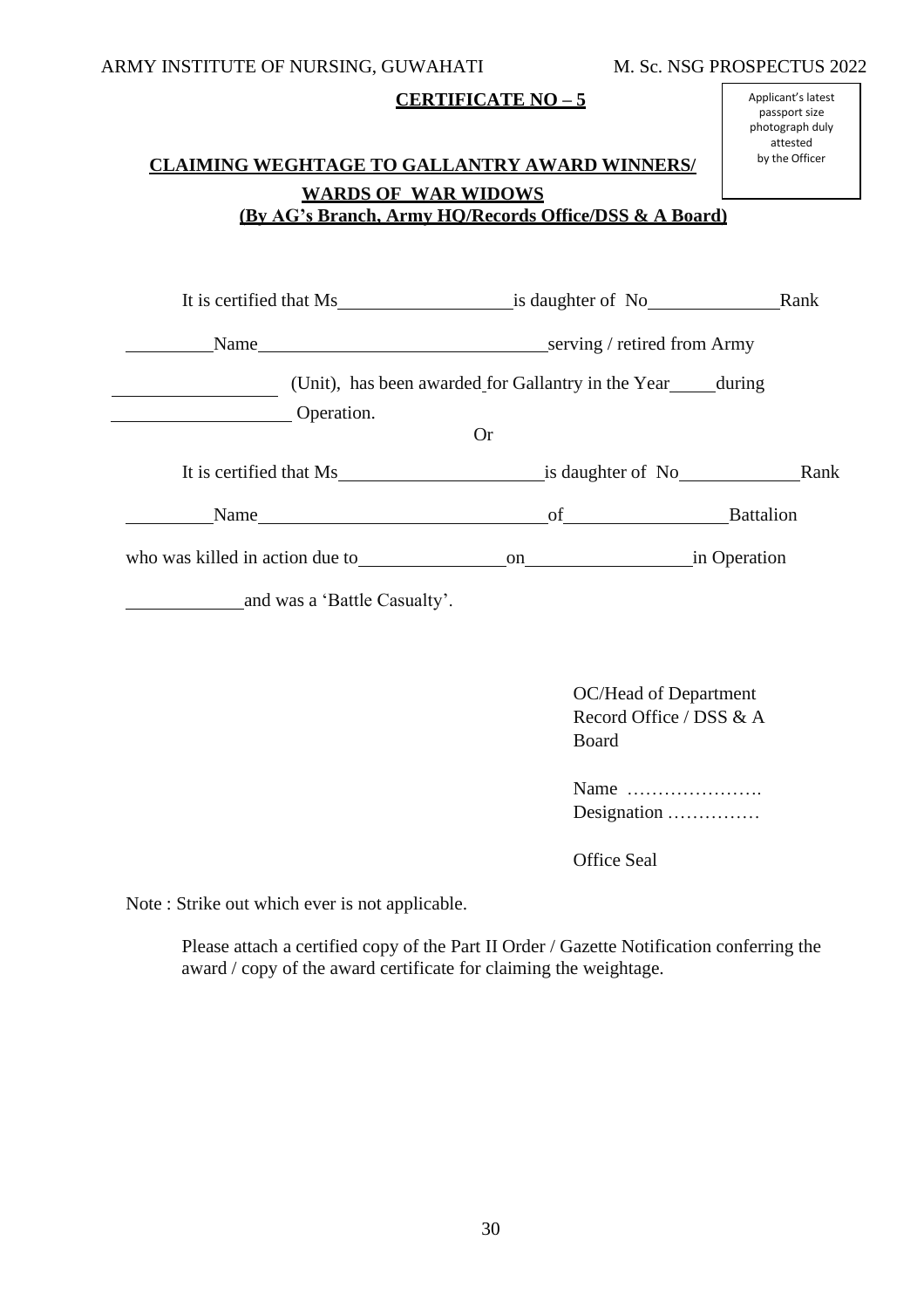# **MEDICAL FITNESS**

# **(By OC M H/ Registered Medical Practitioner)**

# **CERTIFICATE NO - 6**

Paste applicant's latest passport size photograph attested by Medical Officer

| It is certified that I have carefully examined Ms________________________________                       |     |                    |                                       |                   |                                                               |     |  |  |  |  |  |  |  |
|---------------------------------------------------------------------------------------------------------|-----|--------------------|---------------------------------------|-------------------|---------------------------------------------------------------|-----|--|--|--|--|--|--|--|
|                                                                                                         |     |                    |                                       |                   |                                                               |     |  |  |  |  |  |  |  |
| and further certify that she has good physical and mental health and is free from any disability likely |     |                    |                                       |                   |                                                               |     |  |  |  |  |  |  |  |
| to interfere in her undergoing M Sc (Nursing) course. She has no abnormality in the heart and lungs     |     |                    |                                       |                   |                                                               |     |  |  |  |  |  |  |  |
| and history of mental disease or epileptic fits. Her major test results are as under: -                 |     |                    |                                       |                   |                                                               |     |  |  |  |  |  |  |  |
|                                                                                                         | (a) |                    |                                       | cms               |                                                               |     |  |  |  |  |  |  |  |
|                                                                                                         | (b) |                    | Weight: Kgs                           |                   |                                                               |     |  |  |  |  |  |  |  |
|                                                                                                         | (c) |                    |                                       | cms               |                                                               | cms |  |  |  |  |  |  |  |
|                                                                                                         | (d) | Vision:            |                                       | <b>Better</b> Eye | Worse Eye                                                     |     |  |  |  |  |  |  |  |
|                                                                                                         |     | (i)                | <b>Distance Vision</b><br>(Corrected) |                   |                                                               |     |  |  |  |  |  |  |  |
|                                                                                                         |     | (ii)               | Near Vision<br>(Corrected)            |                   |                                                               |     |  |  |  |  |  |  |  |
|                                                                                                         | (e) | Hearing:           |                                       |                   |                                                               |     |  |  |  |  |  |  |  |
|                                                                                                         | (f) | <b>Blood Group</b> |                                       |                   |                                                               |     |  |  |  |  |  |  |  |
|                                                                                                         |     |                    |                                       |                   |                                                               |     |  |  |  |  |  |  |  |
| Place:                                                                                                  |     |                    |                                       |                   | Signature of OC MH/<br><b>Registered Medical Practitioner</b> |     |  |  |  |  |  |  |  |
| Date:                                                                                                   |     |                    |                                       |                   | Head of Department                                            |     |  |  |  |  |  |  |  |
|                                                                                                         |     |                    |                                       |                   | Name                                                          |     |  |  |  |  |  |  |  |
|                                                                                                         |     |                    |                                       |                   | Designation                                                   |     |  |  |  |  |  |  |  |
|                                                                                                         |     |                    |                                       |                   | Office Seal                                                   |     |  |  |  |  |  |  |  |